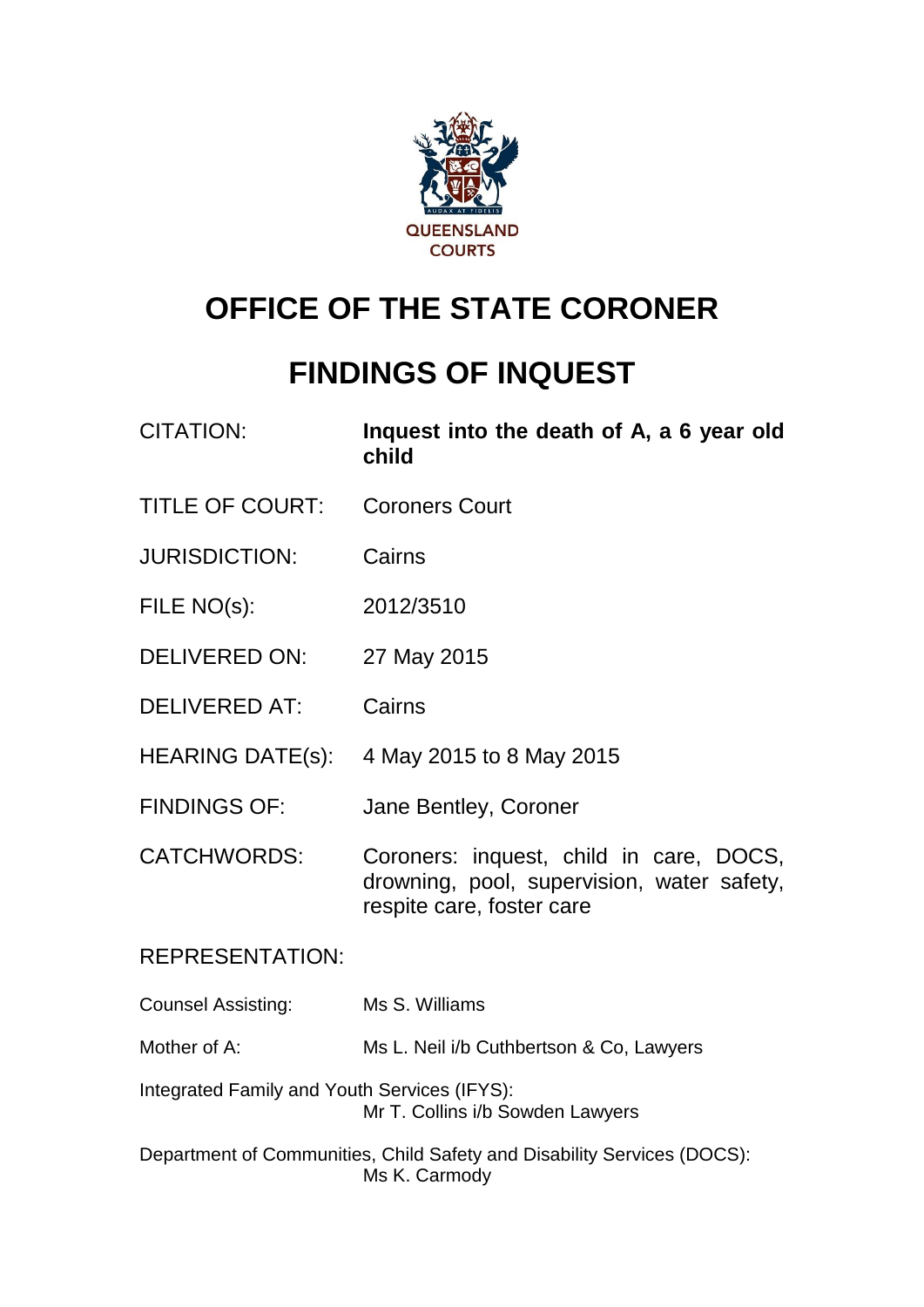# **Introduction**

Section 45 of the *Coroners Act 2003* provides that when an inquest is held the coroner's written findings must be given to the family of the person in relation to whom the inquest has been held, each of the persons or organisations granted leave to appear at the inquest and to officials with responsibility over any areas the subject of recommendations. These are my findings in relation to the death of a child, A. They will be distributed in accordance with the requirements of the Act and posted on the web site of the Office of the State Coroner.

These findings and comments:

- 1. confirm the identity of the deceased person, the time, place and medical cause of his death;
- 2. consider whether the actions or omissions of any third party contributed to his death; and
- 3. consider whether any changes to procedures or policies could reduce the likelihood of deaths occurring in similar circumstances or otherwise contribute to public health and safety or the administration of justice.

# **Background**

At the time of his death A was six years and five months old and lived with foster carers, Mr and Ms B. A was placed into the custody of the Chief Executive, Department of Communities, Child Safety and Disability Services (DOCS) on 21 November 2009.

# **Summary of events on 24 September 2012**

At approximately 3.15pm on 24 September 2012, A was swimming in the pool in the backyard of his foster carers' residence with two other children. Ms B was sitting on the veranda overlooking the pool, having coffee with her friend, Ms P. She was facing the pool and observing the children.

A could not swim and was wearing a flotation device. A was seen to be floating face down in the water by the other children who removed him from the water and alerted Ms B.

Ms B commenced first aid and contacted the Queensland Ambulance Service. Paramedics arrived and provided CPR for 45 minutes. A was transported to Cairns Base Hospital where he received CPR for a further 45 minutes before regaining return of spontaneous circulation. He was transferred to Townsville Hospital and admitted to the intensive care unit at 12.15am on 25 September 2012. Despite treatment A remained unresponsive and a nuclear medicine brain blood flow scan performed on 27 September 2012 revealed a complete absence of cerebral perfusion. A was declared deceased at 5.18pm on 27 September 2012.

# **Autopsy results**

An autopsy revealed that A died from hypoxic ischaemic encephalopathy due to drowning.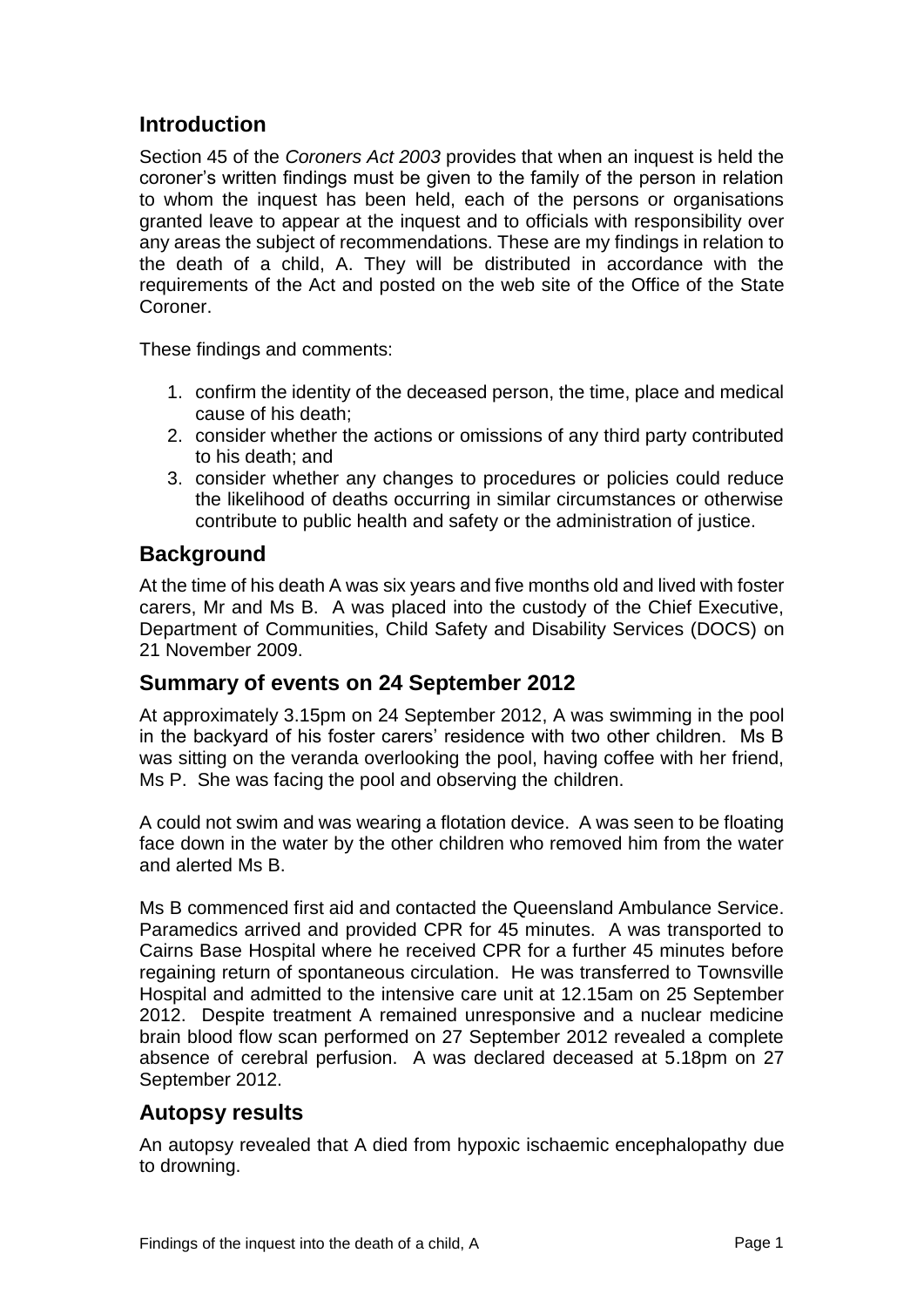# **Reviews by DOCS**

An internal review of the DOCS systems and practices relevant to A was carried out by DOCS, the culmination of which was a Child Death Case Review Report.

The Child Death Case Review Report was reviewed by the Child Death Case Review Committee.

The Child Death Case Review Committee found:

- A had a history of involvement with DOCS which included a number of short-term placements and two longer term placements, the last being with Mr and Ms B.
- Mr and Ms B demonstrated an ongoing commitment to improve the developmental and emotional needs of A who had been diagnosed with ADHD and had experienced developmental delay. At the time of his death A had shown noted improvements in his speech, was on track to commence grade 1 in 2013 (having had to repeat prep) and his attention span and emotional development were showing ongoing improvement.
- In January 2012 DOCS made the decision to apply for a long term guardianship order in relation to A.

The Committee found that no actions or inactions of DOCS were linked to A's death but considered that a lack of supervision was a risk factor which may have been relevant to A's death.

The Committee noted that at times Mr and Ms B had nine children in their care. On the day of A's death there were eight children in their care (one having left the house that morning). The Committee considered that the number of children approved to be in the care of Mr and Ms B was excessive and may have impacted on the level of supervision that Mr and Ms B were able to provide. After the death of A the number of children approved to be in the care of Mr and Ms B was reduced to six and the Committee considered that number appropriate.

The Committee did not explore the fact that there was a regional protocol that no more than six children be in one placement without specific approval by a manager and that protocol had not been followed at the time of A's death.

The Committee noted the following service systems issues which were present in the three years prior to A's death:

- Insufficient application of the Indigenous Child Placement Principle;
- Limited availability of indigenous carers;
- Lack of planning regarding meeting cultural needs;
- Lack of detail in case plans regarding cultural needs and outcomes;
- Limited support and information provided to non-indigenous carers to assist them to support A's cultural identity;
- Quality of engagement and limited availability of Recognised Entity;
- Lack of regular and timely case planning and case reviews;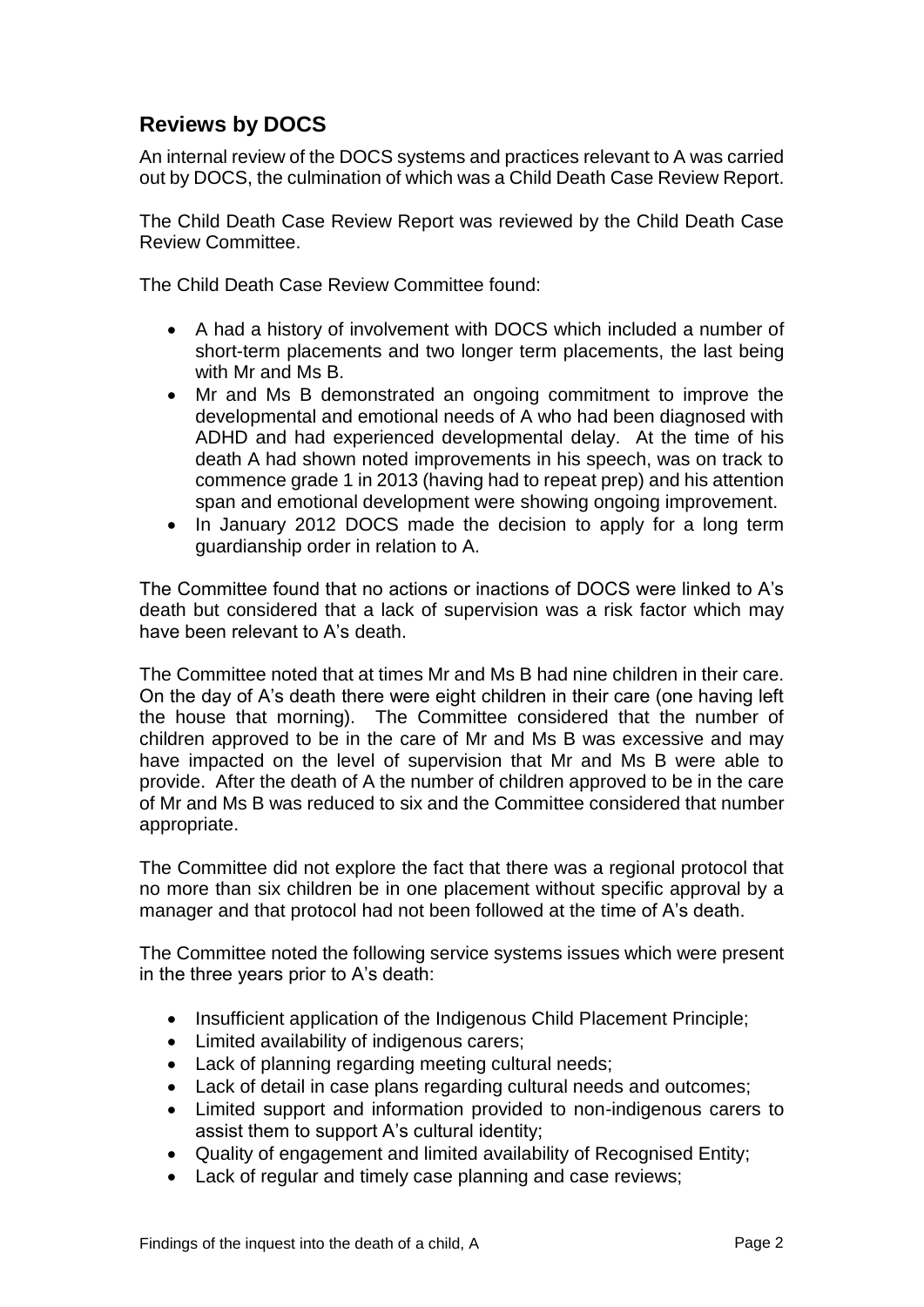- Family relationships not clearly recorded in Integrated Client Management System;
- Background information about child not provided to carers;
- Case plans not provided in a timely manner;
- Insufficient placement visits.

The Committee concluded that none of these systems issues had any adverse effect on A.

The Committee agreed to report on lack of supervision as a recurring risk factor in drowning cases in its 2012-2013 Annual Report.

# **Police investigation**

Detective Sergeant Bamford who has 11 years' experience in the Child Protection Unit of the Queensland Police Service, submitted a comprehensive and helpful coronial report outlining the findings of the police investigation into A's death.

A, and his brother C, had been in the care of DOCS since 21 November 2009. On 23 August 2012, A and C were placed on an interim order which was to expire on 18 October 2012. A's mother was contesting DOCS' application for a short term order in relation to both boys.

A and C were placed with Mr and Ms B on a permanent basis on 7 August 2010. They had previously spent time in that household for respite care when they were with a previous carer.

On Monday 24 September 2012, there were nine children in the care of Mr and Ms B. They ranged in age from 3 years to 14 years. They had been with Mr and Ms B for various periods of time. The eldest had been with Mr and Ms B for nearly six years. Two of the children had only arrived on the Saturday morning prior and were there for short term respite. Seven of the children were permanently placed with Mr and Ms B.

Mr B took one of the children to the airport at 6.30am that day and he left Cairns for a family visit.

At 9am the remaining children were swimming in the pool under the supervision of Ms B who was sitting at the table in the pool enclosure. A was wearing his flotation device, as usual. A was not allowed into the pool enclosure unless he was wearing the vest and all the children were aware of that rule.

At about 1pm all the children left the pool to have lunch. After lunch Ms B and one of the girls who were there for respite care went to have a sleep. Ms B had been up during the night caring for the little girl who had been ill and they were both tired.

After lunch Mr B caught two of the older boys misbehaving (putting sticks into the pool pump) and they were sent to their room.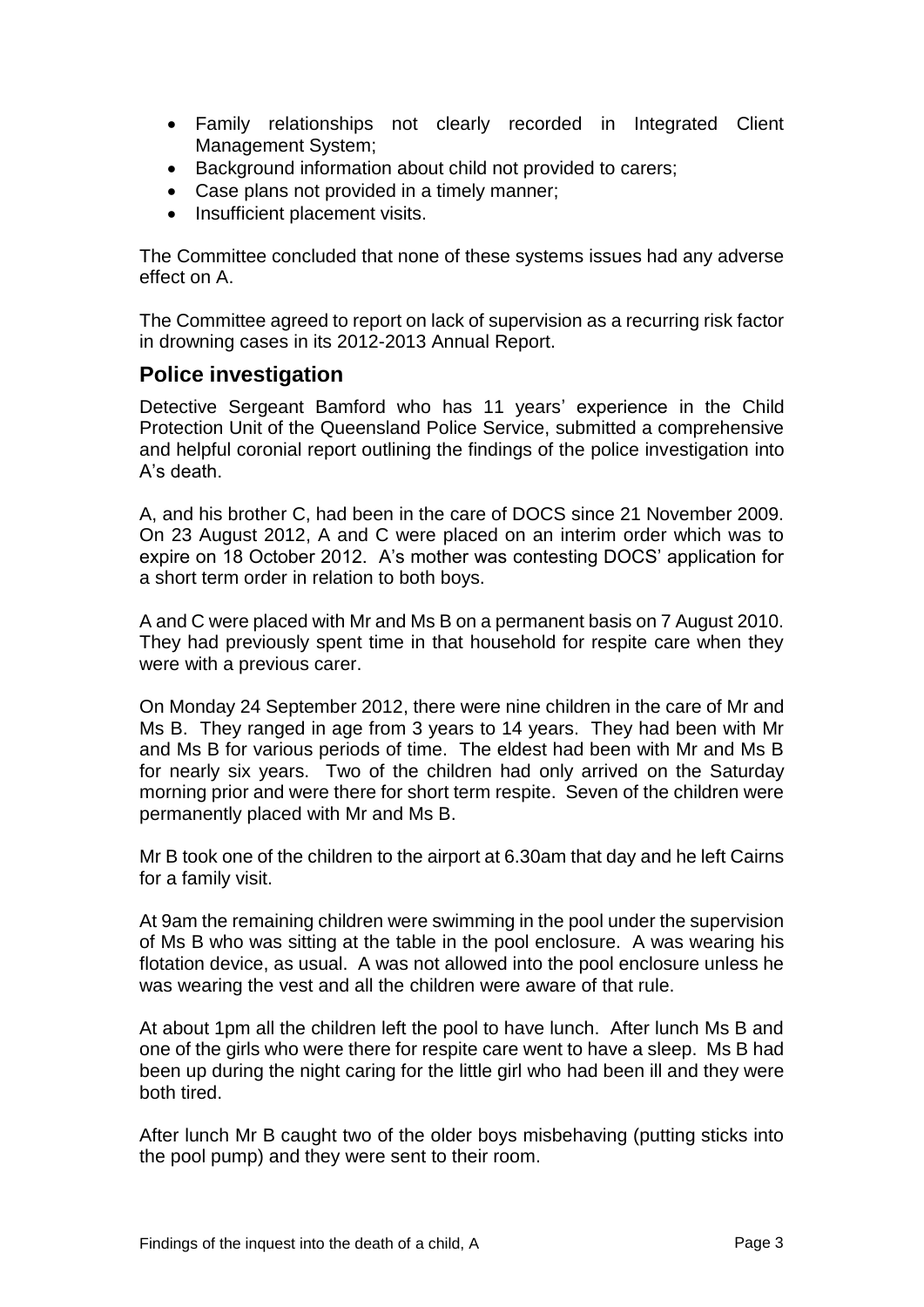At about 3pm Ms B's friend, Ms P arrived to visit the family. Mr B woke Ms B and she came out to the veranda. They all sat there and chatted for some time. Three of the children including A and his brother C went back into the pool. Neither Mr B nor Ms B could recall placing the flotation device onto A but Ms P recalled that it was done by Mr B. A could not put it on by himself as the zip was difficult to fasten.

At about 2.15pm Mr B went to the shops with three of the children. Ms P and Ms B were sitting on the veranda, which is slightly elevated above the level of the pool, watching the children swim in the pool. They had a clear line of sight.

C saw that A was out of the pool and he was not wearing his vest. He then saw him enter the pool at the shallow end and swim towards the middle of the pool. Shortly after that he saw him floating face down in the water in the middle of the pool. C swam underwater and looked up at A's face and saw that something was wrong. C and the other child pulled A over to the side of the pool and called out to Ms B and Ms P. They ran down to the pool and commenced CPR and called Queensland Ambulance Service. A had froth coming out of his nose and mouth. He was unresponsive.

A had been unable to swim when he was placed with Mr and Ms B. He was scared of the water and screamed the first time they tried to take him swimming. Mr and Ms B provided a flotation device for A and he gradually became less fearful. In the week before his death A was seen to dog paddle across the pool whilst wearing his vest. He sometimes wanted to remove his vest and swim like the other children but he was aware of the rule that he had to wear it at all times whilst in the enclosure. The other children were also aware of that rule and had been told that they were not allowed to assist A to remove his vest. A had never been observed to remove the vest by himself.

The flotation device was a vest which attached at the front by means of a zip. The zip was secured with a Velcro tag to prevent it coming loose. A strap attached to the back of the vest was placed between the legs of the wearer and secured by a clip at the base of the front of the vest so that the vest could not rise over the head of the wearer.

Detective Sergeant Bamford concluded that A's death was attributable to a lack of supervision of A whilst he was in the pool. He noted that Mr and Ms B had nine children in their care on the date of the accident and that there were five children in the house at the time that A drowned.

Detective Sergeant Bamford set out, in summary, the procedures in relation to placing children with foster carers:

- Potential foster carers submit an application and are assessed for suitability (by DOCS or the foster care agency e.g. IFYS) which includes information about:
	- o Age and number of children they wish to care for;
	- o An assessment of how many children and of what age, needs level, etc they are able to care for;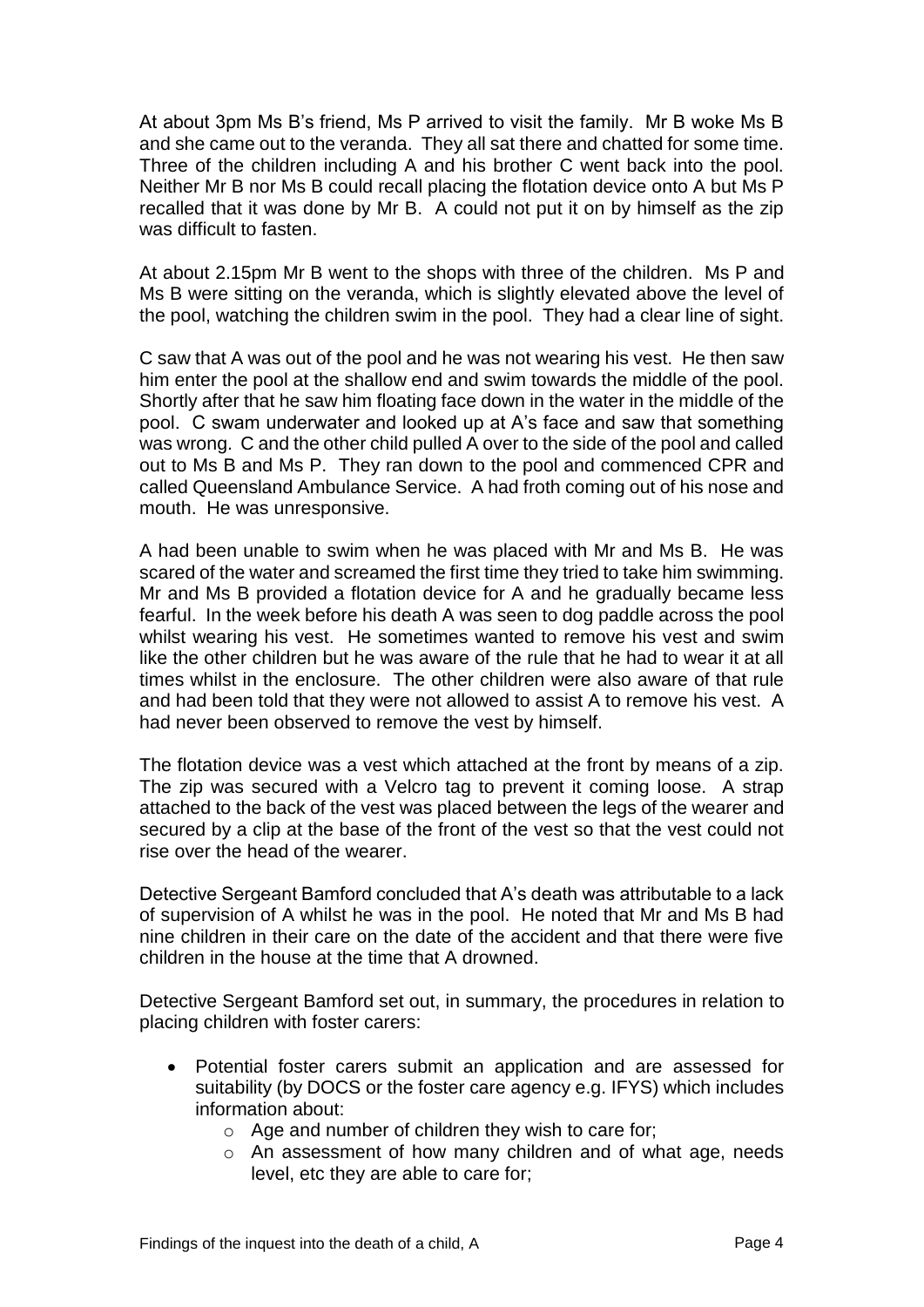- o Household safety study.
- The assessment is provided to a Child Safety Officer (CSO) for approval;
- The carer and carer support agency prepare a foster care agreement which sets out the number of children that can be placed with those carers and which is reviewed annually.

Foster carers receive financial and other support in relation to the children under their care.

When DOCS has a child who requires a placement, the following occurs:

- The CSO contacts the Placement Support Services Unit of DOCS (PSSU) who notifies the foster care agencies in the relevant area;
- The foster care agency contacts potential carers;
- A carer advises that they are able to accept the placement;
- The information is provided to PSSU for approval;
- The service centre manager gives final approval for the placement.

All placements are recorded on the Integrated Client Management System (ICMS) so that DOCS can access all information at any time including how many children are in the placement.

Placement matching requires that the needs of the child are able to be addressed by the proposed carer. The purpose of the Placement Agreement is to ensure carers and services have access to relevant information about a child and support for the placement. It records the agreed support and services to be provided to the carer based on the assessed level of the child's needs.

Detective Bamford identified, as a matter of concern, that there is no legislation or policy provision in the Child Safety Practice Manual (CSPM) which identifies a limit on the number of children to be placed in a household.

Detective Bamford concluded that there were no suspicious circumstances in relation to the death of A. He concluded that there were short periods of time when Ms B was not observing A in the pool. He said that those periods were inadvertent and momentary.

# **The inquest**

A pre inquest directions hearing was held on December 2014. At that time the parties were advised that the issue to be explored was the circumstances surrounding the death of A. Ms Neil, for the mother of the child, requested that a further issue be included i.e. the extent to which cultural values and beliefs were taken into account in the medical treatment of A in the period after his accident.

Prior to the hearing the issues were concluded as being:

1. The circumstances surrounding the death of A including whether any systemic issues within the Department of Communities, Child Safety and Disability Services and/or IFYS contributed to the death; and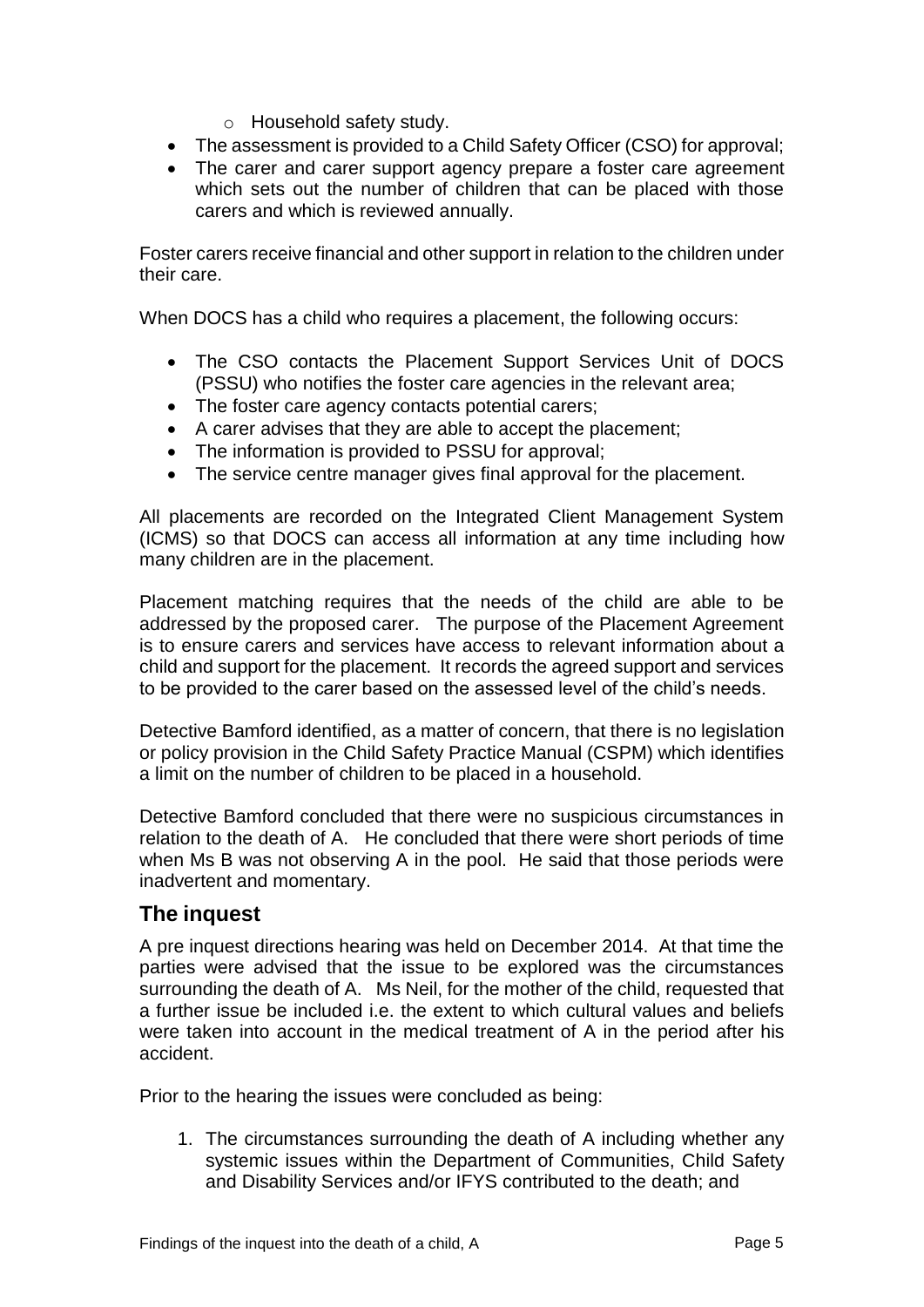2. The extent to which cultural values and beliefs were taken into account in the medical treatment of A in the period after his accident.

The inquest commenced on 4 May 2015. Counsel Assisting tendered a brief of evidence containing 51 exhibits. A further 12 exhibits were tendered during the inquest. Sixteen witnesses were called to give evidence.

No evidence was called in relation to the second issue and none of the parties made any submissions in relation to it and I do not propose to comment on it or make any findings about that issue.

# **The evidence**

#### **Mark Bamford**

Detective Sergeant Bamford gave evidence that he was concerned, when he wrote the report, that the fact that Mr and Ms B had nine children in their care could have compromised the safety of the children. He later agreed, under cross examination, that when he came to that opinion, he did not know that the carers had been assessed and deemed appropriate to care for that number of children.

Detective Bamford agreed that it was probably a minute or two that passed between A last being observed and when he was pulled out of the pool. He could not come to any conclusion as to who removed the flotation device from A.

He said that if Ms B had been inside the pool enclosure at the time the risk to A would have been lessened.

Detective Bamford agreed that lack of foster carers was an ongoing problem in Far North Qld.

#### **Mr B**

Mr B gave evidence that he had been a foster carer for about eight years at the time of A's death. He remains a foster carer although he and Ms B have separated. He now solely cares for three children. He has cared for over 70 children over the years he has been a carer.

Mr B said that about a year before A died he and Ms B decided to change support agencies as they were unhappy with the level of support they were being provided. They changed to IFYS. They were always happy with the level of support they received from IFYS.

At the time of A's death Ms Beckman was the IFYS support worker for Mr and Ms B.

Mr B said that Ms Beckman conducted home visits irregularly – probably every 3 weeks. He would speak to her on the phone at least twice per week and correspond by email 3 to 4 times per week. Mr B said his support needs are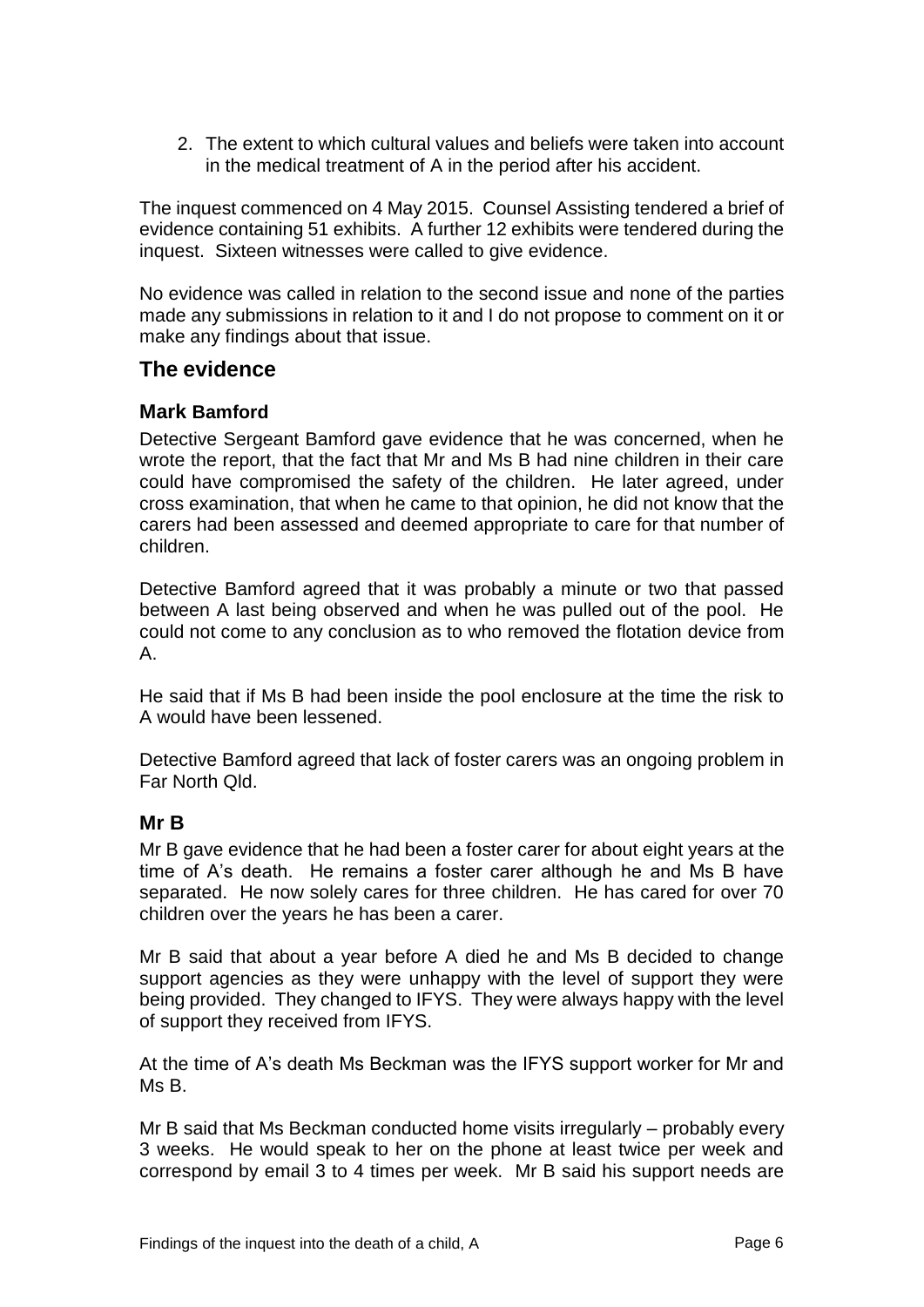and were met very well. He is very happy with the level of support he has received from IFYS.

Mr B said that DOCS officers visited the house every 4 to 6 weeks and he was also happy with the level of support he received from DOCS.

Mr B could not recall being provided any information about A's swimming ability when A was placed in their care. However, it quickly became apparent that A could not swim and was very scared of the water. He couldn't recall IFYS or DOCS providing information about the swimming ability of children who came into their care.

Mr B said that prior to A's death neither he nor Ms B were given training about water safety or told by DOCS or IFYS what level of supervision would be appropriate for their children.

Mr B said that, at the time of A's death, if there were a number of children in the pool, he and/or Ms B would sit inside the pool enclosure and watch them. After A's death they were told by DOCS that no child was to be allowed in the pool area unless supervised by an adult present in the pool enclosure. They were also told that the children in their care were to attend swimming lessons. DOCS paid for those lessons. Mr B said prior to A's death he had not been given any training in relation to water safety and nobody had ever discussed with him the level of supervision required for the children. Mr B said it was never a problem for them to take children to lessons as it was just down the road.

Mr B said that during the period that they had been foster carers he and Ms B had gone on holidays without the children on one occasion – about five years ago they went to the Gold Coast for a week. Mr B said that he never wanted a break from the children. They all went on holidays together. Mr B said that he did not believe in respite and never wanted it. He considered that it was detrimental to the children to break their routine and to send them away. He said that on one occasion respite was organised and he had to drive the children to their respective respite carers and it was more trouble than it was worth.

Mr B said that he recalled in the months before A's death there was discussion with Ms Beckman about DOCS organising a youth worker to come and babysit regularly so that he and Ms B could go out for a night. He said that over the last few years a youth worker has come regularly – about 8 or 10 times in total. That arrangement commenced after A's death.

He said that the support workers would prompt him to have the youth worker come so that he could have a break.

Mr B said that he knew there was a shortage of foster carers in Cairns so he took on as many children as he could manage to care for.

Mr B agreed that 2012 was a very busy year. They started off with 8 children in their care. At one time in that year they had 15 children but that was only for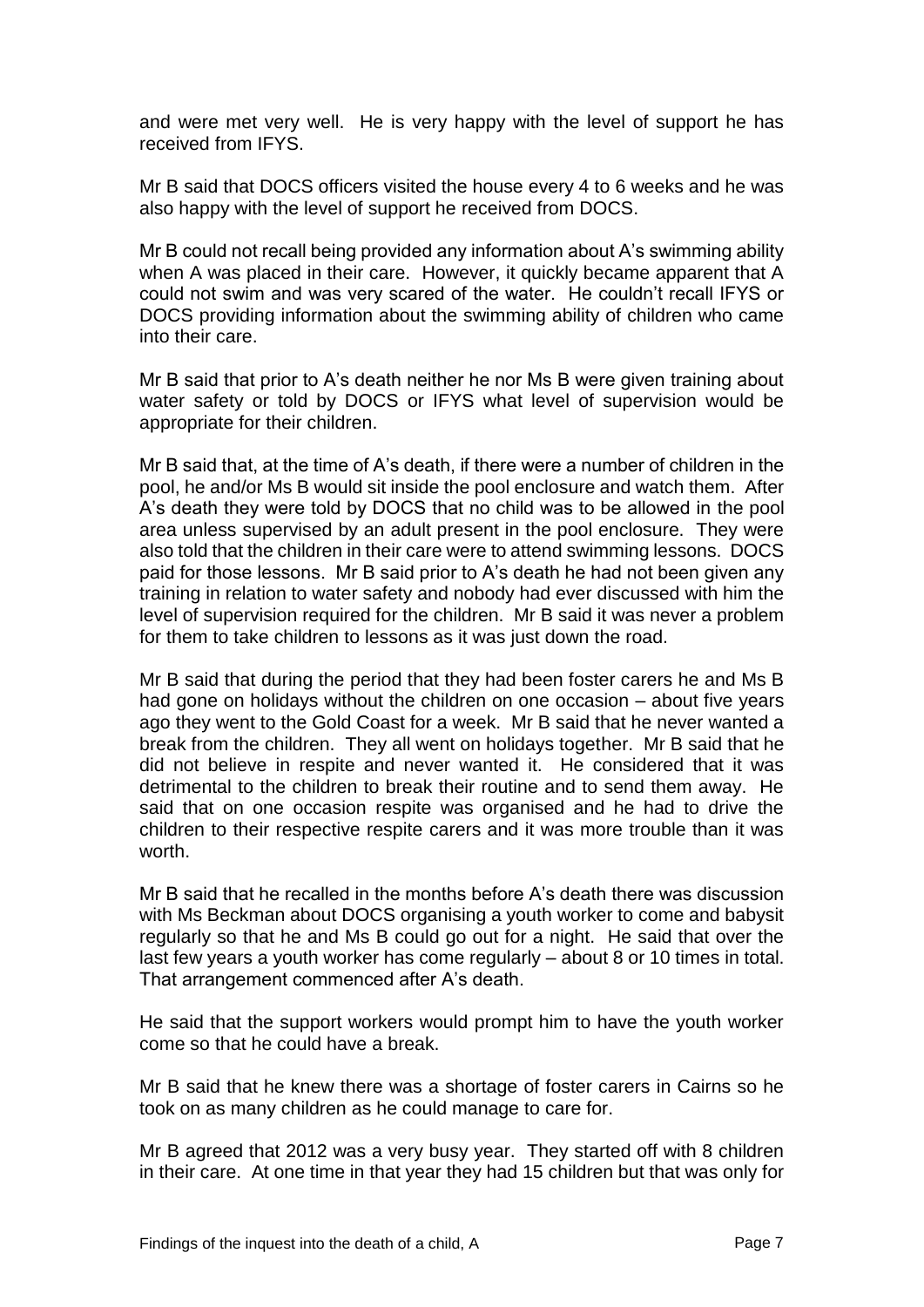three days. The number went back to 9 and then up to 11. They had 11 children for two months up until two weeks prior to A's death. Two weeks before A's death the number went down to 7. On the weekend prior to A's death they had been sent two children for emergency respite. One of their children had left Cairns for a short time on 24 September 2012 so they had 8 children in their care that day.

Mr B said A and C had originally come to them for respite care but their carer could not cope with them. He and Ms B had grown attached to the boys so when it was suggested that they permanently stay with them they agreed. They knew that there were no other placements available. Both of the boys had high support needs as did some of the other children in the household at that time. One of the boys who was in the house at that time (J) had very difficult behaviours. It had been discussed that he might have to be moved to another household but Mr B was reluctant to let him go as he thought he may be able to help him.

It was at this time, and in response to the challenging behaviour of J, that a community visitor commenced monthly visits.

Mr B said they were also having difficulties with the mother of two of the boys who were with them and who were transitioning back to her care.

#### **Ms B**

Ms B said that IFYS provided support in the form of weekly visits and regular contact. They offered her training. Ms B was happy with the support she was offered by IFYS.

After A's death they were provided with respite in the form of a youth worker who came to the house once every six weeks and looked after the children whilst they went out to dinner.

Ms B said that respite was not a frequent occurrence as they did not ask for it that often because they didn't want it. The lack of respite was not an issue for them.

Ms B said that they had one holiday away from the children over the 8 year period that they were foster carers – they went away for a week to the Gold Coast. Other than that week, when they went on holidays they took the children with them and they enjoyed doing that.

Ms B said that A's last carer told her that A was scared of the water and couldn't swim. She said that in regard to some of the children who came into her care she was given information about their swimming ability. She couldn't recall taking any of the children to swimming lessons prior to A's death but she did after that date. She would take them to lessons on Saturday mornings. She said that it wasn't a problem as she would take a number of children and they would all wait at the pool where the lessons were conducted.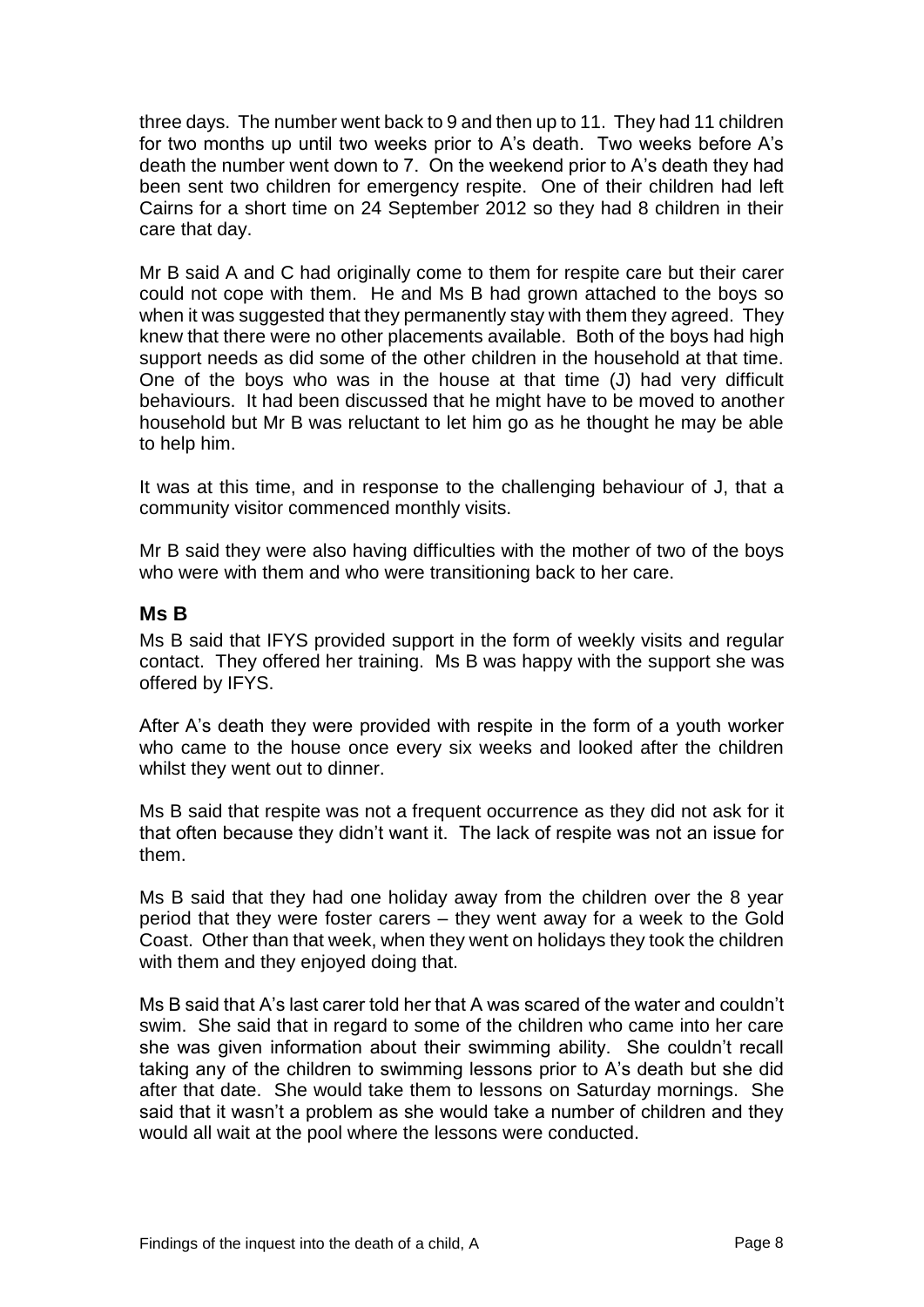Ms B said that A could not remove his swimming vest alone. At times he did not like wearing it. She had seen two of the children attempting to help him take it off on one occasion and they were chastised and told not to do it again. One of those children was in the pool with A the day he drowned but Ms B thought that the child understood that he was not to remove the vest from A.

Ms B agreed that in 2012 they had up to 15 children in their care. They always had more than 6 that year. Most of those children had behavioural issues and high support needs. One of the children that was in their care around the time of A's death was very troublesome (J) and she may have discussed with IFYS that they wouldn't be able to keep him at the house.

On 24 September 2012 they had 7 children permanently in their care and were providing respite for two others for the weekend.

Ms B said that, at the time of the accident, there were only three children in the pool. A could not swim but the other two children could. Although she was sitting on the veranda, rather than in the pool enclosure, she could see the whole of the pool. Ms B said that if there were a number of children in the pool she would sit inside the enclosure but if there were only a few she would sometimes sit on the veranda.

Ms B said that she last saw A lying on the pavers on a towel. He was not swimming at that time. The next time she saw A was when one of the other children called out to her to help. She said she was not looking at A when he drowned because she was engrossed in the conversation she was having with Ms P.

Ms B said that after A's death she was told by DOCS that the pool gate had to be key-locked (rather than only shut) at all times and that one of them had to be inside the pool enclosure when any of the children were in the pool. She was told to take two of the children to swimming lessons.

#### **Ms P**

Around 2012 Ms P, a good friend of Ms B, visited the house on a weekly basis. She can't recall Ms B ever saying that she was stressed or not coping with the children. It was always a well-run and organised household.

Ms P said that during her visit on 24 September 2012 she and Ms B were sitting on the veranda overlooking the pool. She saw Mr B put the vest on A before he went into the pool enclosure and they had some discussion about the fact that A could not swim and he had to wear a flotation device. Mr B took A down to the pool enclosure with the other children and then he went to the shops.

Ms P said that she and Ms B were sitting at the table talking about work and the kids and general chit chat. Ms P was watching the children as well as Ms B. She saw A swimming with his vest on. He was putting his head in and out of the water. Ms P didn't see how the vest came to be removed from A.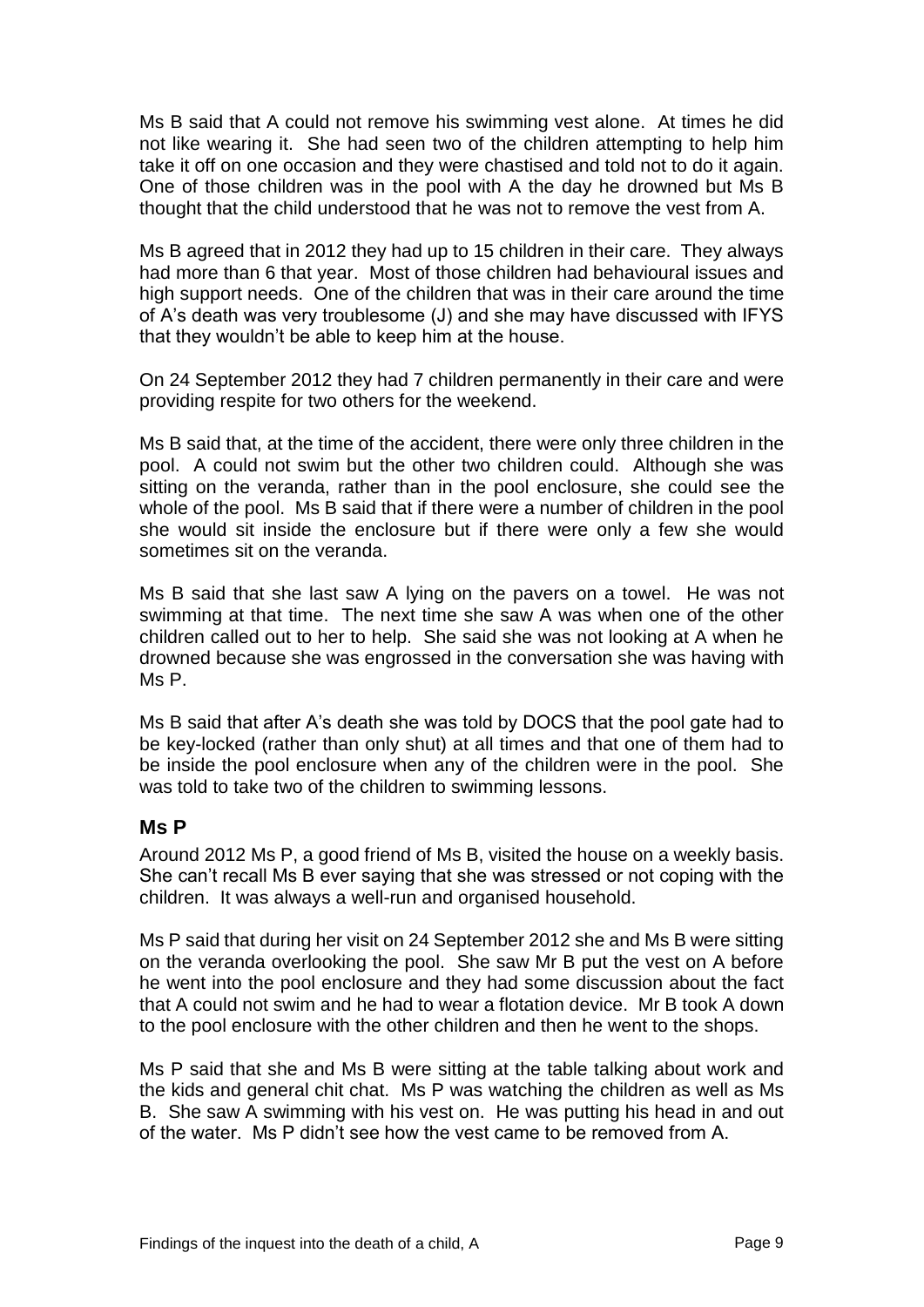# **Pippa Beckman**

Ms Beckman has a Certificate III in Child Services, a Diploma in Child Services, a Certificate IV in Child Protection and a Certificate IV in Family Intervention. She was the IFYS support worker for the B's at the time of A's death. Very shortly after that date she took up a new role in the organisation.

As support worker her role was to support foster carers by being available to them for advice, etc and to speak to DOCS on their behalf.

DOCS have the responsibility of approving persons as foster carers and to determine the number of children who could be placed with those carers. Matching of carers with children was conducted by IFYS support workers in consultation with DOCS officers who made the final decision.

Ms Beckman was the support worker for Mr and Ms B from early 2010. She was involved in the decision to place A and C with Mr and Ms B for respite care in August 2010 and the permanent placement of the boys with Mr and Ms B in October 2010 which was confirmed in March 2011.

Ms Beckman found Mr and Ms B to be likeable, caring, capable and competent carers who did an excellent job.

Ms Beckman, in accordance with IFYS policy, visited Mr and Ms B monthly, had fortnightly telephone calls with them and had email contact every few days.

Ms Beckman was trained by IFYS to carry out the role of support worker. During that training Ms Beckman was told that she should discuss respite with carers. Respite is a short break for carers. It is usually achieved by taking the children in their care to another carer for a short period e.g. a couple of days. Respite can be advantageous to carers and to children but it can also be detrimental to children in care who may feel they are not wanted or may have difficulties adapting to a new routine and new carers.

Ms Beckman told carers that they were entitled to respite and if they agreed she referred the request to DOCS. She was told that she should suggest respite to carers if she considered that they should have some.

Ms Beckman suggested to Mr and Ms B, on numerous occasions, that they should take respite. They were resistant to sending the children away to another carer for respite. They always said they were coping fine and they would take breaks separately from each other.

Ms Beckman also discussed the matter of respite with Keran Thomas and DOCS. She felt that Mr and Ms B needed a youth worker to visit their house once per month so that they could go out for an evening. At that time a number of the children in their care had high complex needs and she felt they needed some time off. Mr and Ms B were quite keen to have a youth worker come in regularly to care for the children so that they could go out for an evening. In June 2012 Ms Beckman had concerns about the placement breaking down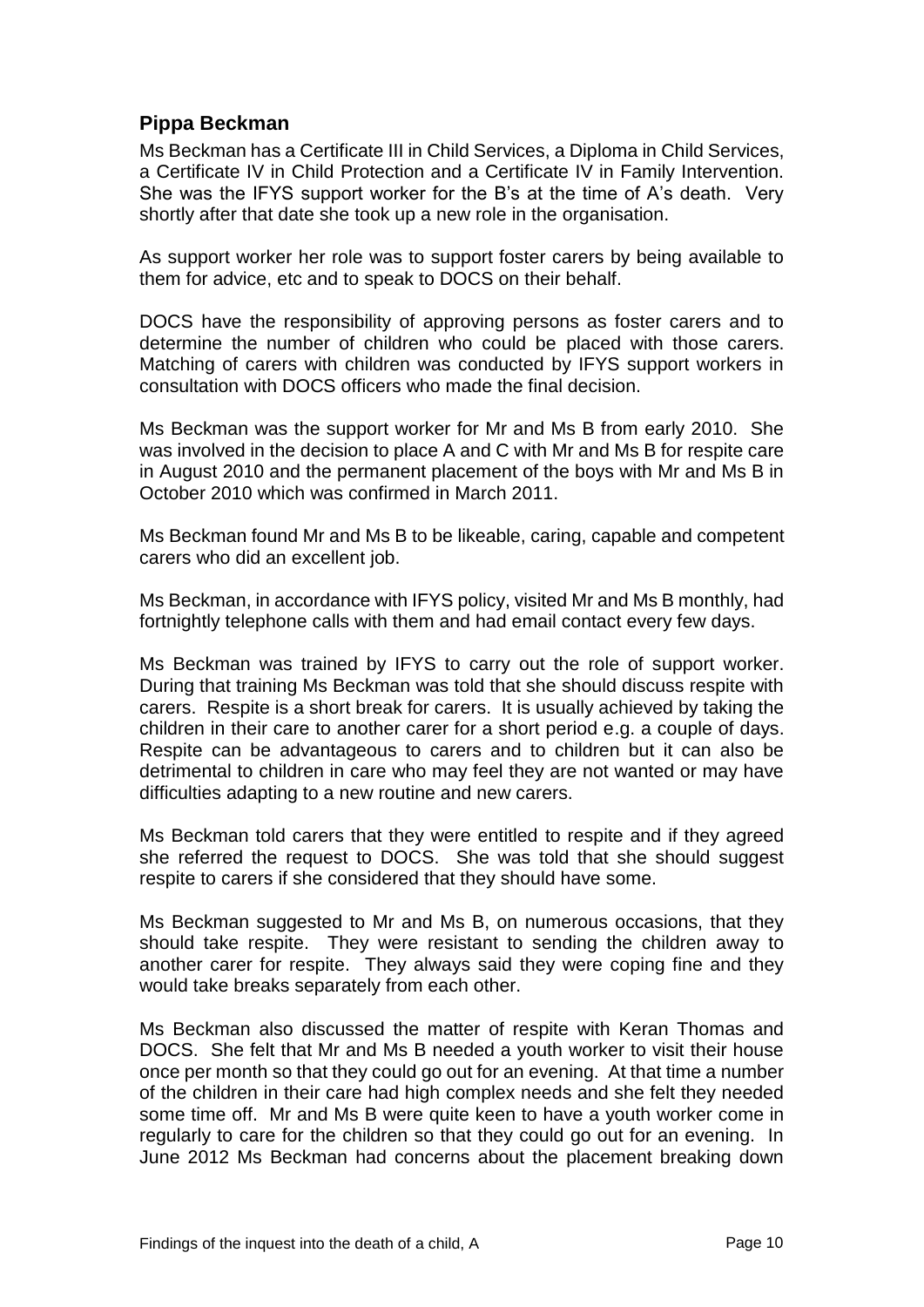because of the stress that Mr and Ms B were under due to the behavioural issues and complex needs of a number of the children in their care.

In an attempt to address the support needs herself Ms Beckman increased her visits to fortnightly and had weekly phone contact with the family.

From 30 May 2012 until 21 September 2012 Ms Beckman raised the issue of providing a youth worker to Mr and Ms B with DOCS.

On 21 June 2012 at a meeting between the CSO, Ms Beckman and Ms Thomas in relation to supports to be offered to Mr and Ms B, Ms Thomas said that she needed funding for more sessions with certain children in the placement. Ms Beckman stated that she was commencing fortnightly, rather than monthly visits to the house and suggested the following supports be put in place:

- A youth worker to visit one weekend per month for a few hours;
- A youth worker or baby sitter to come to the home for 4 hours per fortnight so that Mr and Ms B could go to dinner;
- Assistance with funding for a removals company (Mr and Ms B were trying to find a new house at that time as they had to leave their current residence as it had been sold);
- Assistance with funding for a bond cleaner to clean their old house after they moved out.

The CSO agreed to speak to her manager about obtaining approval for the above.

On 18 July 2012 Ms Beckman spoke to Mr B about the above requests. In relation to the youth worker he told her that would "help a lot" as he and Ms B didn't get a lot of time without the children.

On 21 August 2012 Mr B asked Ms Beckman about the youth worker. She told him that DOCS had said they would organise it by the end of the month.

On 21 September 2012 Ms Beckman told her manager that she was concerned about Mr and Ms B having the two girls for respite on the weekend as they already had 7 children in their care. Ms Beckman's manager said that she should talk to DOCS about it. Ms Beckman spoke to Rhonda Wills, the Senior Team Leader, DOCS, and told her that Mr and Ms B would take the girls but IFYS was not happy with it and they could only stay a short time as IFYS had been trying to reduce the number of children in their care. Ms Wills spoke to her manager and advised that DOCS had approved the placement for two nights.

DOCS did not organise a youth worker to assist Mr and Ms B prior to A's death. Ms Beckman was told that they had no staff or funding to provide such support.

After A's death DOCS approved a youth worker to visit Mr and Ms B to provide respite once every 6 to 8 weeks.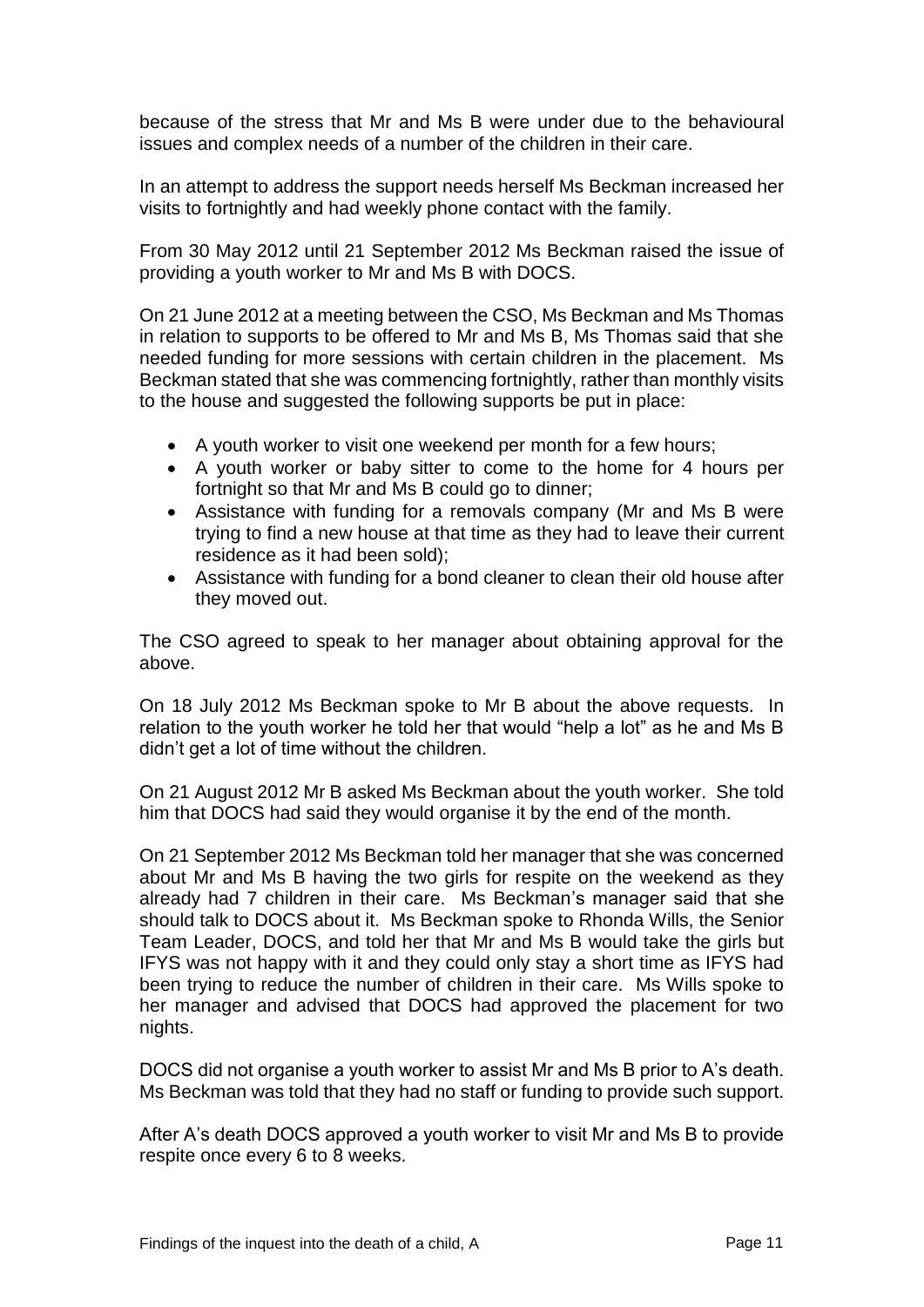Ms Beckman said that in 2012 there was pressure to find foster carer placements for children because of the number of children requiring placements and the lack of foster carers. A and C initially went to the B household for respite care but they developed a relationship and when A's carer could no longer care for him the brothers were placed permanently with Mr and Ms B.

Ms Beckman said that it is the responsibility of DOCS to make decisions re placements. IFYS can only make recommendations. Ms Beckman said that in the 12 months before A's death Mr and Ms B always had more than six children in their care and at one time they had 15 children – that was for a period of three days only. Ms Beckman agreed that for the two months leading up to the two weeks prior to A's death there were 11 children in the household.

Ms Beckman stated that she attempted to get the number of children in the placement down to six but it was very difficult. She recalls being advised by DOCS on one occasion that there were no other carers available and the only possible placement was the B household. She said that once DOCS made a placement decision it was her job to consider what supports could be offered to the carers so that they could cope with the placements.

It is IFYS best practice that no more than two sibling groups be placed in one household but that, too, was often exceeded because of the lack of available placements.

Ms Beckman said that Mr and Ms B lived in a house at Palm Cove when she first became their support worker. That house didn't have a pool. They moved to the Kewarra Beach house which did have a pool. When they moved there Ms Beckman carried out a house safety study. She knew that A couldn't swim. She checked that the pool was fenced and had appropriate signage. She had discussions about water safety with Mr and Ms B. She asked them questions such as whether they knew CPR and whether they understood the need for supervising the children in the pool.

On 18 September 2012 Ms Beckman visited the B household. A was swimming at the time and his brother may also have been in the pool. A was wearing his vest. Ms Beckman and Ms B were sitting at the table on the veranda overlooking the pool – the same place Ms B was sitting when A drowned. They were about 3 or 4 metres away from the pool. Ms Beckman considered that level of supervision to be appropriate.

Ms Beckman said that after A's death her manager, Ms Eakin, made the decision that IFYS would obtain pool certificates from carers with a pool and keep them on file.

#### **Rhonda Wills**

Ms Wills provided a statement in which she said that she approved respite care for the two girls on 21 September 2012 in her role of team leader of the CSO of those girls. Ms Wills cannot recall having any contact with Mr or Ms B at that time.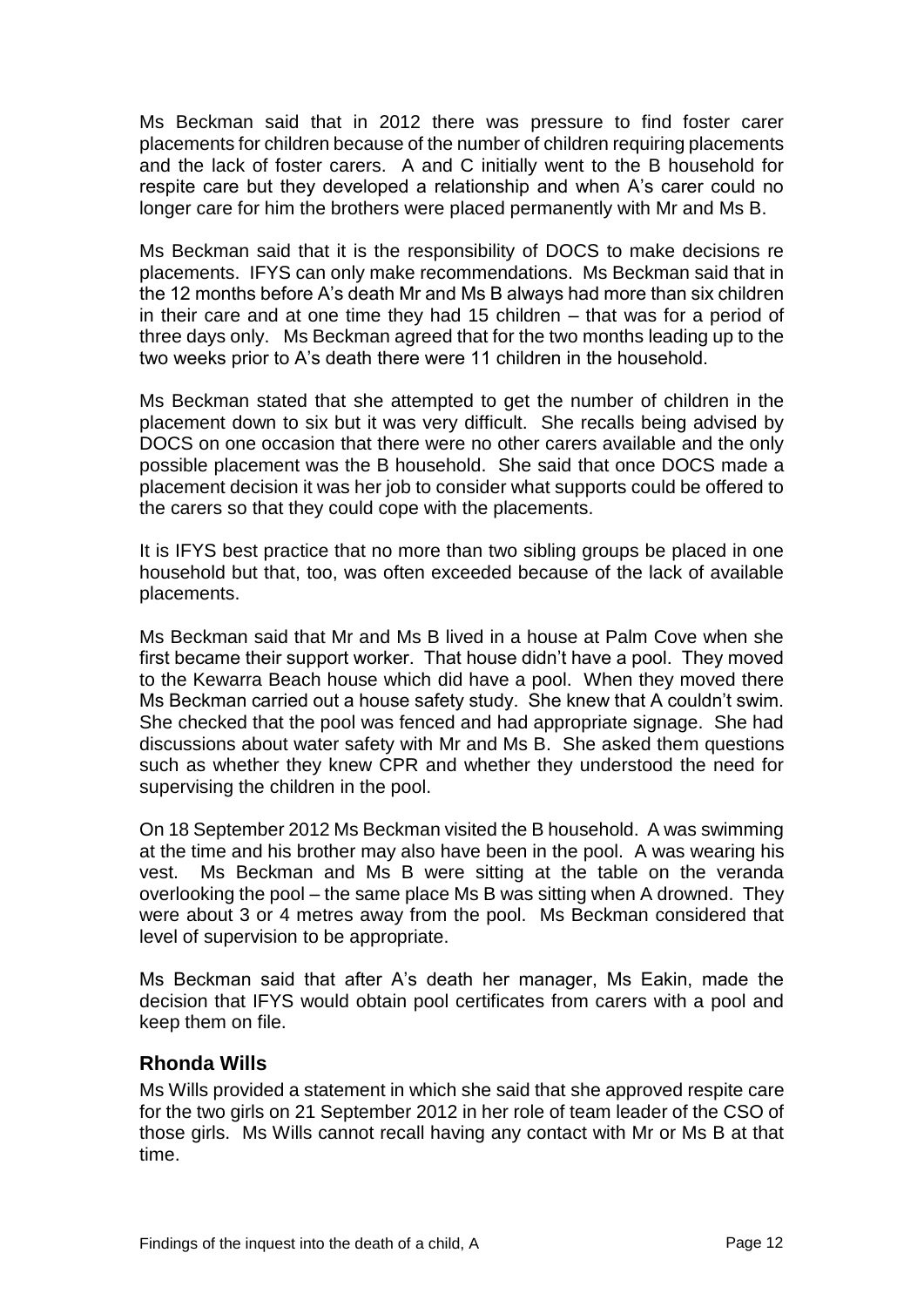Ms Wills said she has a general understanding of the placement processes but she did not allude to the requirement for special approval for more than six children that was in place at the time nor did she state that such approval had been obtained prior to her approving the respite care. Ms Wills made no mention to having given any consideration as to the number of children in the placement or any other factors prior to approving the placement.

Ms Wills stated that her understanding was that all placements were organised by PSSU and then sent to the team leader for final approval.

#### **Keran Thomas**

Ms Thomas is a psychologist who assessed Mr and Ms B re the suitability as foster carers. She spent two and a half hours at their house in relation to that assessment. She thought they were managing well with the 8 children that they had at that time.

Ms Thomas said that she wouldn't have recommended that Mr and Ms B have more than 8 children in their care even though they were coping well with 8 children.

Ms Thomas said that in 2012 she attended a meeting with Ms Beckman who was going to recommend that Mr and Ms B be provided with a youth worker for respite. She did not know whether that eventuated.

Ms Thomas said that respite was particularly difficult where foster carers had a large number of children in their care. She said that Mr and Ms B were able to express any needs that they had and they did not want respite. They enjoyed taking the children on holidays with them.

# **Faith Strong**

Ms Strong was the child support officer from DOCS for A and C from December 2011 to the time of A's death. She said that it is department policy that CSO's should visit foster carers monthly but she was seeing Mr and Ms B every two months and the visits were not always documented as they should have been. Ms Strong said that these omissions occurred because of her high case load – she was forced to prioritise matters as she was very busy. She was responsible for about 28 children at any one time.

Ms Strong had been to the Kewarra Beach house once or twice prior to A's death. The first visit was on 26 June 2012.

Ms Strong's file notes indicate that she conducted an introductory visit to the house of Mr and Ms B on 13 December 2011. The next recorded visited was on 27 June 2012 – that was at the Kewarra Beach house. The next recorded visit was on 12 September 2012. There are no other records of her having contact with Mr B or Ms B or A or C although it is possible that she may have spoken to Mr or Ms B in January, March and July in regards to contact visits with A's mother and father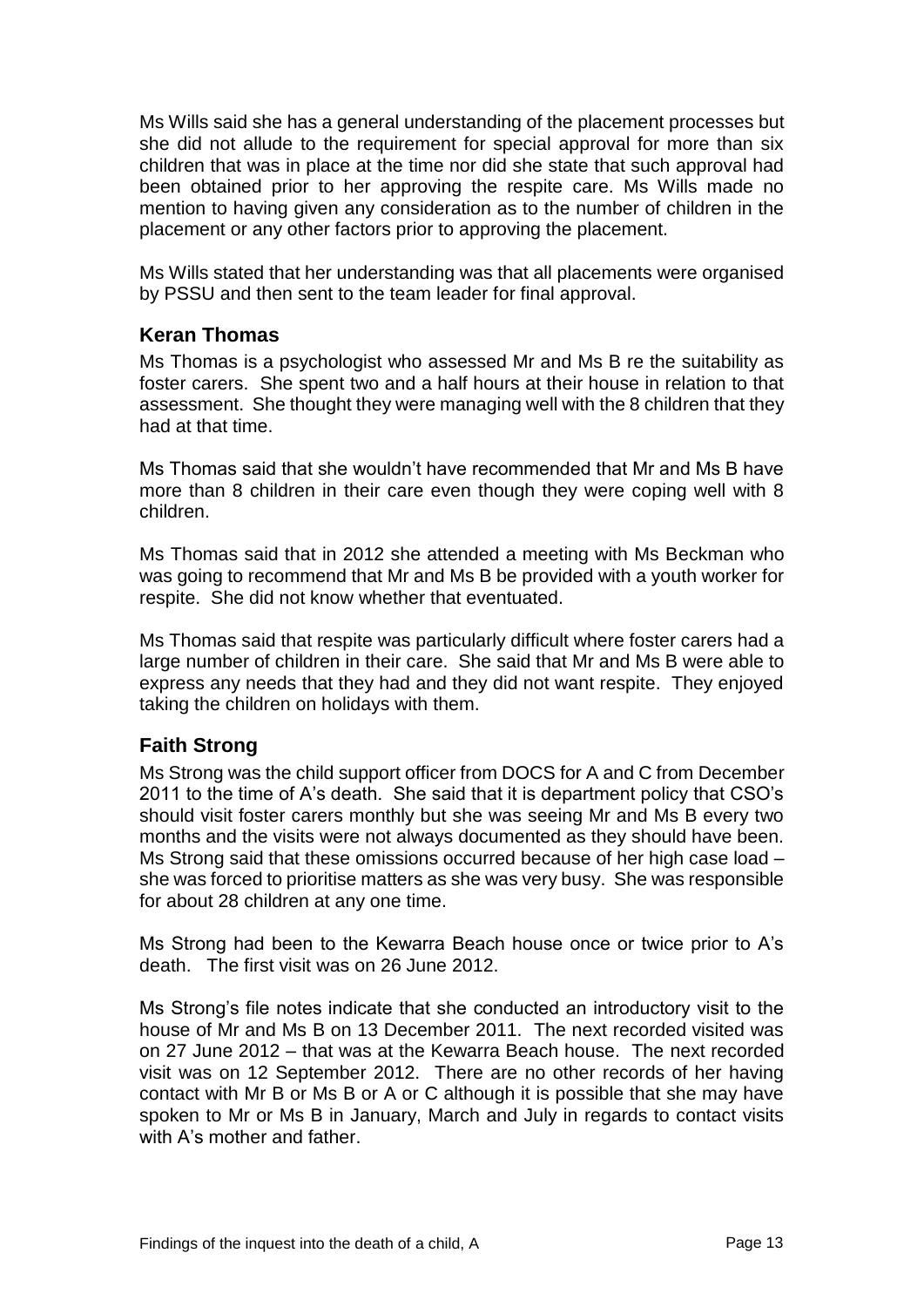Ms Strong said that Mr B had facilitated and supervised contact between A and his father on a regular basis. Mr B was happy to do that even though it was normally the responsibility of the CSO.

Whilst she was the CSO for A Ms Strong was unaware of his swimming ability or whether he'd had swimming lessons. She said she would have arranged lessons if requested to do so by Mr and Ms B.

Since A's death Ms Strong has requested foster carers to arrange swimming lessons for children for whom she is responsible who can't swim.

Ms Strong says that when she visits any placement she looks for any hazards including inspecting pool fences and gates.

She said that the youth worker model of respite was not utilised very often. She said that she had not used it or considered it prior to A's death.

#### **Carolina Williams**

Ms Williams managed the Townsville and Cairns offices of IFYS. Ms Williams was an impressive witness who has 14 years' experience in the child protection sector.

Ms Williams said that she was advised of A's death. Prior to his death support workers were provided with no specific training in relation to talking to foster carers about the level of supervision required when children were in the pool. After A's death, she changed the policy so that all carers with a pool had to provide a pool safety certificate as part of the household safety study.

Ms Williams made the decision that support workers would be encouraged to advocate strongly to DOCS that there should not be more than six children in one household. She said that she was shocked to hear that Mr and Ms B had so many children in their house and she didn't deem that number appropriate.

Ms Williams said that even though some natural families have more than six children it is the case in those circumstances that the children have come into the family gradually and the family adjusts to the number. Here, there was a high number of children with complex needs and she considered that it was not in the interests of those children to be in a house with so many other children.

Ms Williams said that Mr and Ms B were considered to be exceptional, highly functional carers and they would not refuse a child if they felt that they had the capacity to care for him or her. They were highly organised carers. Ms Williams said that because of this DOCS often placed children with Mr and Ms B without prior consultation with IFYS.

Ms Williams acknowledged the lack of available carers and that some of the children were in the house at the time of A's death for short-term respite but maintained that the number was not appropriate.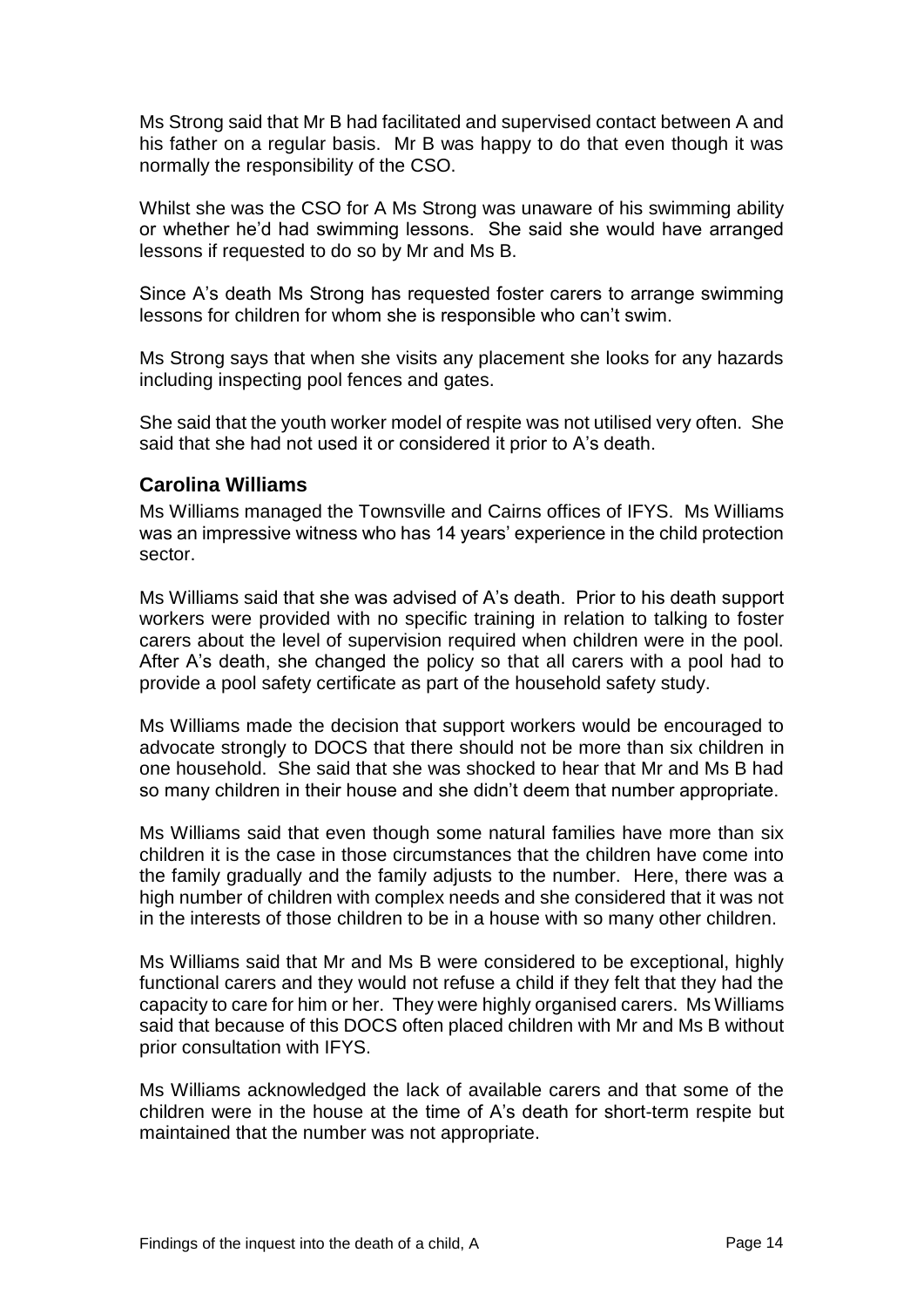Ms Williams said that after A's death IFYS gave more consideration to matching children with households that had pools. A broadcast was sent to all the support workers in regard to the changes that had been implemented.

Ms Williams said that it would be her expectation that, with a child like A who had developmental delays, the foster carer would be in the pool enclosure when the child was in the pool. She said the problem with mandating such an approach is whether it could be enforced. She agreed that training could be provided to carers around that topic.

#### **Melissa Boulter**

Ms Boulter was the CSO for A from before he went to live with Mr and Ms  $B$ from September 2010 to August 2011. Ms Boulter states that she "engaged closely with the carers through frequent contact". She says her contact with Mr and Ms B was on a weekly basis through telephone calls and emails. She said she met with Mr B regularly as he would attend school meetings. Ms Boulter produced her file notes for the period which recorded no meetings at school, no telephone calls or emails with Mr B and no home visits.

In evidence Ms Boulter said that CSO's were supposed to visit carers monthly but she could not do it that often. She said she had regular phone and email contact with Mr and Ms B. Ms Boulter agreed that none of those visits were documented in the Department's records.

Ms Boulter said that A had some swimming lessons when he was with his previous carer and she organised for those lessons to be paid by DOCS.

Ms Boulter said that since A's death she was more mindful of recording information about a child's swimming ability in the Child Information Form which is available to all CSO's and support workers, as well as the Placement Agreements and Case Plans – recording that information in those documents would ensure that it was relayed to any foster carer. She has recently discussed with carers how they would supervise children in the pool.

Ms Boulter said that generally foster carers would not be funded to have a youth worker come to their house for respite but special approval could be given by a manager.

#### **Ruth Anderson**

Ms Anderson has been a support worker with IFYS since September 2012. She said as part of the household safety study she would ask all carers about where they would sit whilst supervising children in the pool and would recommend that they sat inside the pool enclosure.

Ms Anderson said that when she met with Mr and Ms B at their house in the week before A's death they sat on the veranda and watched A swim in the pool.

Ms Anderson is not aware of any training given to foster carers in relation to water safety.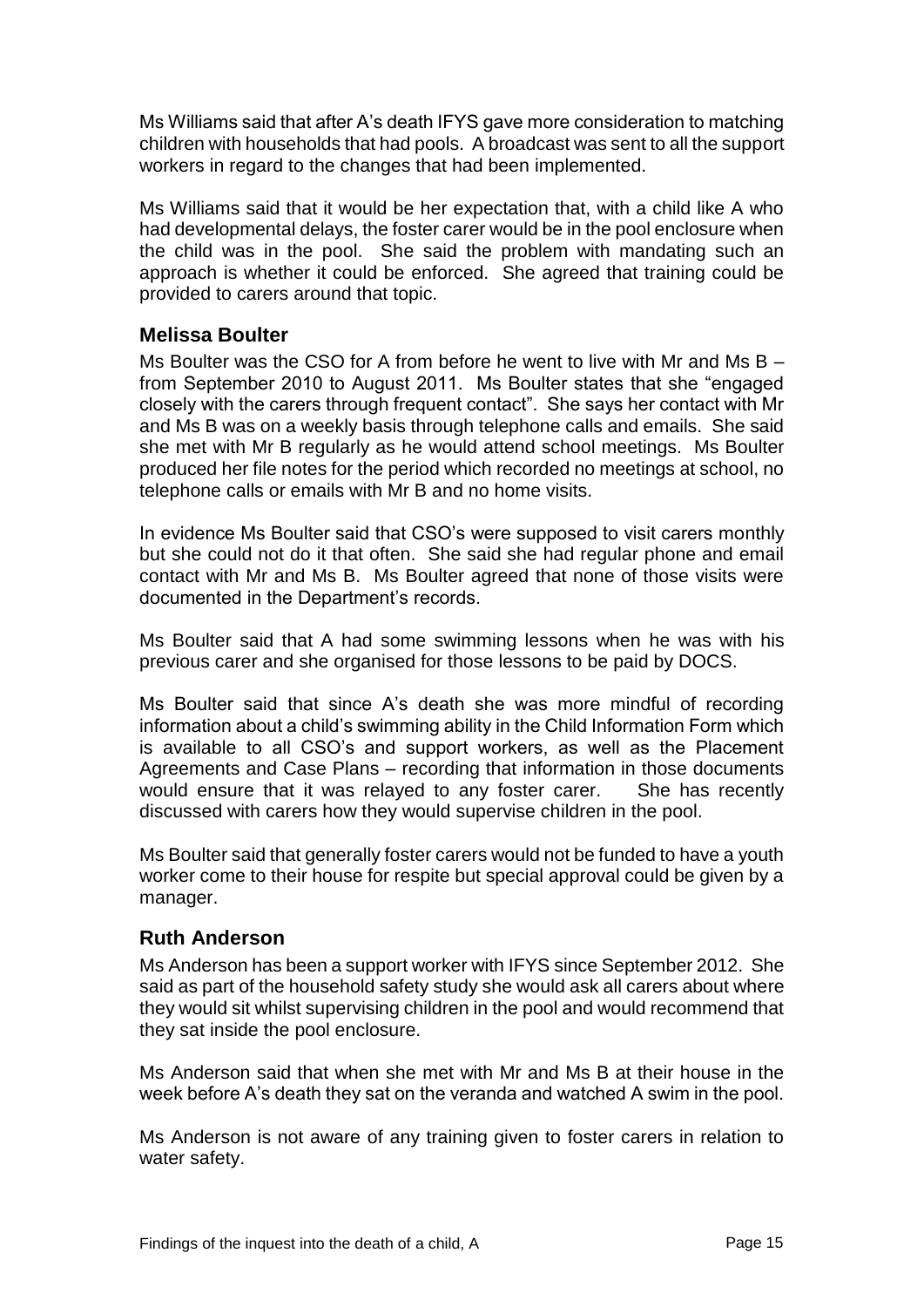Ms Anderson said that Mr and Ms B were keen to have a youth worker to their house for respite prior to A's death but that didn't occur. She didn't know why DOCS had not put that place. Ms Anderson said that after A's death Mr B and Ms B were told that they were to have respite and the youth worker model was put in place.

### **Simone Felix**

Ms Felix is the Principal Service Advisor with Far Northern Region Placement and Support Services Unit of DOCS. She has been employed by DOCS since 2007 and has held many other positions in relation to child protection.

The role of the PSSU is to coordinate all out of home placements for children under the care of DOCS and to manage the region's use of funding allocated to out of home services.

Ms Felix first became involved in A's care in late 2010 when he was placed with his previous carer. Mr and Ms B were identified as possible respite carers for A and C whilst he was in that placement. When A and C went there for respite in August 2010 Mr and Ms B had four other children in their care. The respite was very successful and A and C visited there monthly and developed a good rapport with Mr and Ms B and the other children.

DOCS records indicate that there was some discussion, prior to the respite for A and C being approved by Pat Andersen, about the fact that Mr and Ms B already had 6 children in their care. Ms Andersen replied that if IFYS could put additional supports in place there was no reason why the respite could not continue but said that the file should be noted that if any of the primary placements leave no more children were to be placed with Mr and Ms B.

In January 2011 it was identified that the previous carer could no longer care for A and C. DOCS could not find an appropriate carer for the boys so Mr and Ms B were approached to provide emergency respite care. The boys stayed there for a month and then the respite arrangement was renegotiated as a primary placement.

Foster carers complete a Foster Care Agreement with their support agency that takes into consideration carer capacity and circumstances within the household. These are reviewed every 12 months and signed off by the DOCS manager. At the time of A's placement with Mr B and Ms B they were assessed as having capacity to care for up to 9 primary placements with up to an additional 3 placements for emergency respite reasons. That agreement was completed in August 2012.

Ms Felix said that the Far Northern Region has a regional directive in relation to limiting the number of children that can be placed within a foster carer's household and this directive is applicable regardless of how many children are indicated on the Foster Care Agreement. The directive states that written approval from either the Director, PSU or the Regional Director should be sought if a proposed placement exceeds 6 children. There is monthly reporting in place to monitor this.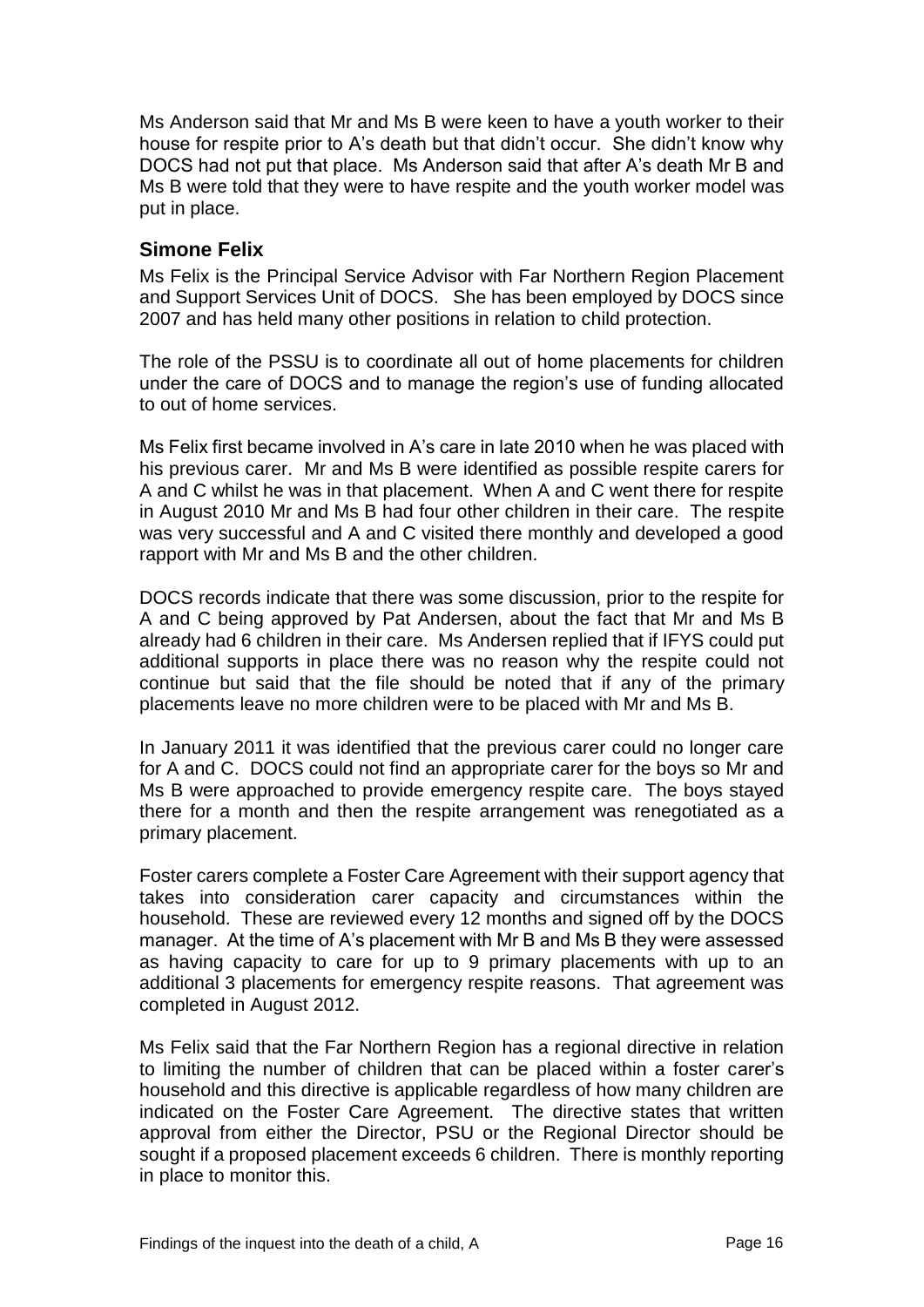Ms Felix said that Mr and Ms B were considered to be experienced, highly skilled carers who were held in very high regard and were one of the limited number of carer households who were permitted to exceed 6 placements and that had been done on a couple of occasions.

Ms Felix said that on 21 September 2012 (the Friday before A's death) there was a spike in the number of carers seeking respite care – that was usual for a Friday afternoon but it was also the weekend of the start of the school holidays.

The directive wasn't followed that day when the two girls were placed in the household for two nights respite care which brought the total number of children in the house to 9 for that period. Ms Felix said that she was aware, from conversations she had later, that approval would have been given for the respite care given the high level of Mr and Ms B's experience and the lack of any other options available as well as the short time period for the respite.

On Monday 24 September 2012 Ms Felix received a request to review how many children were placed within the household and it was then that it was realised that proper approval had not been given for the emergency respite.

Ms Felix said that all of the staff of the PSU felt strongly that there should not be more than 6 children in a household unless it had been approved by the Director, PSU.

Ms Felix said that a child's swimming ability should be recorded on the Child Information Form.

#### **Pat Andersen**

Ms Andersen is the Manager of the Cairns North Child Safety Service Centre. She is responsible for approving applications for foster carers.

Ms Andersen met with Ms and Mr B in August 2011 when they were residing at the former residence. She visited their home for the purpose of assessing whether they were capable of caring for more than 6 children.

She was there for about two and a half hours. The house had a creek in the backyard and she had discussion with Mr and Ms B as to how they supervised the children around that creek. She didn't visit the Kewarra Beach house but the household safety study that was submitted satisfied her that the house was appropriate for the children.

Ms Andersen said that she was unaware that there were 15 children in the house of Mr and Ms B for 5 days in July 2012.

Ms Andersen visited the Kewarra Beach home after A's death and that was for the purpose of the investigation into the death carried out by her office (the Matter of Concern investigation).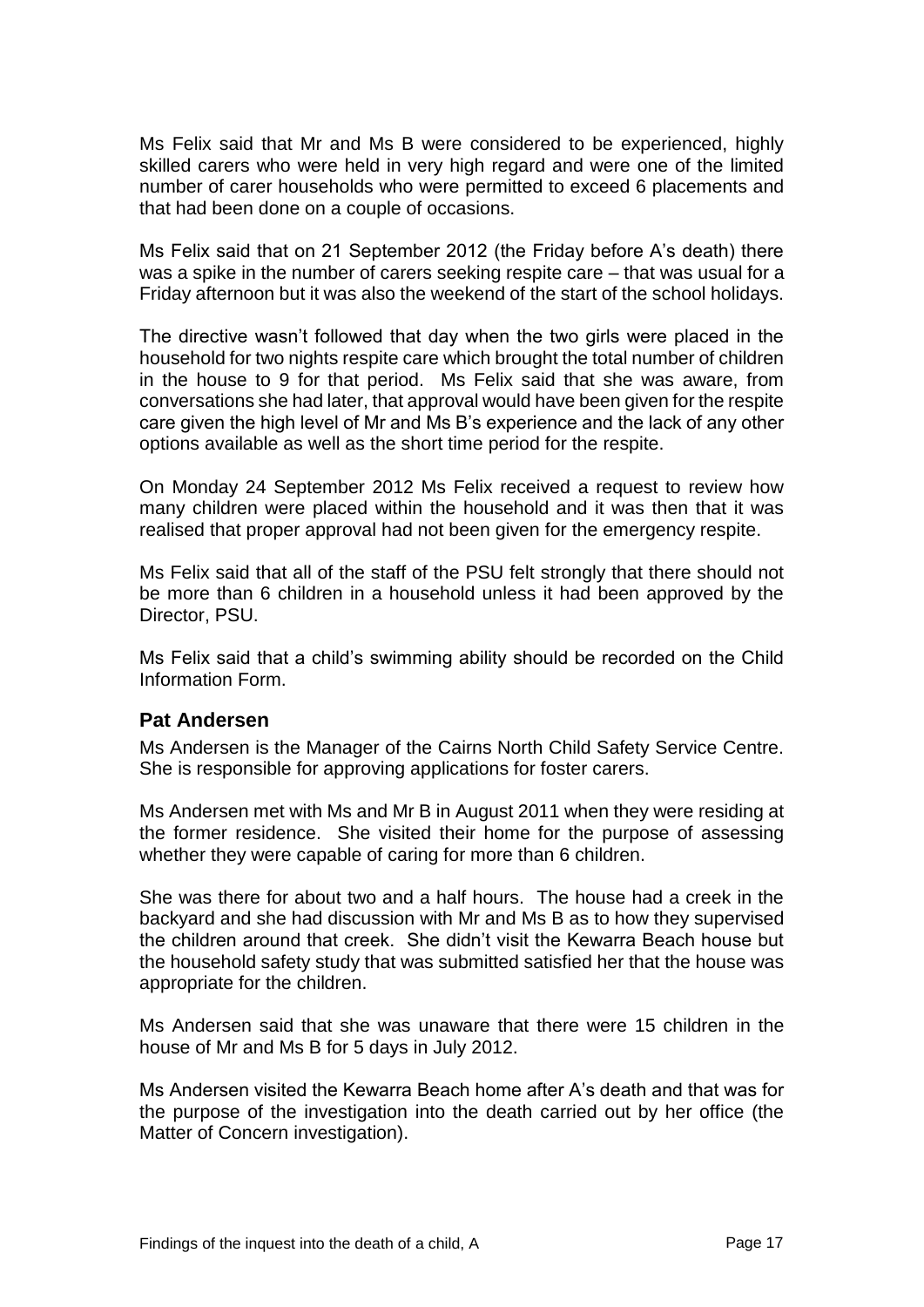Ms Andersen said that DOCS is continually trying to reduce case loads in the Cairns office.

Ms Andersen said that there is no DOCS policy which mandates that children in care have swimming lessons but she would consider approving such expenditure if the foster carer wanted a child to have lessons. Ms Andersen said that since A's death there has been more awareness on the part of DOCS officers in relation to pool safety and access to swimming lessons.

Ms Andersen said that if she had received requests to approve expenditure for a youth worker to visit the B household she would have approved it. She said that if such a request was made and she didn't receive it that must have been due to a breakdown in communications between the CSO, the team leader and her.

Ms Andersen agreed that information about the level of supervision required for specific children could be included in the foster care assessment process. If it was, that information would be regularly addressed rather than being considered only when the household safety study was done (i.e. when a foster carer moves to a new house).

Ms Andersen said that it is the case now that if more than 6 children are to be put in one placement that has to be approved by the Regional Director, rather than previously, when it could have been approved by the Manager, PSSU.

#### **Corinne Porta**

Ms Porta is the Director of Placement and Support Services Unit, Far North Qld region. Ms Porta is responsible for the operational and strategic oversight of out of home care in the region and leads a team of 24 staff who work in partnership with the CSO's and foster care agencies to negotiate all placements for the region. She reports to Arna Brosnan, Regional Director.

As at 30 June 2014 there were 500 registered foster carers in the region. Ms Porta said that the region is constantly attempting to cap placements at 6 per household but this is made difficult by the chronic shortage of foster carers. DOCS is constantly trying to recruit more foster carers. Currently there are recruitment campaigns across the region. These have had some success in that new foster carers have expressed interest and are being assessed.

Ms Porta said that to ensure appropriate consideration is given before placing more than 6 children with a foster carer, a procedure has been developed. Such a placement requires both her endorsement and the approval of the Regional Director. They take into account such matters as the size of the home, the needs and ages of the children, the experience and capacity of the carers and external supports that will be provided such as respite and training. The process is initiated through PSSU which obtains monthly reports for the purpose of monitoring those numbers.

Ms Porta said that although some families manage well with more than 6 children experience has shown that it can also be the case that when that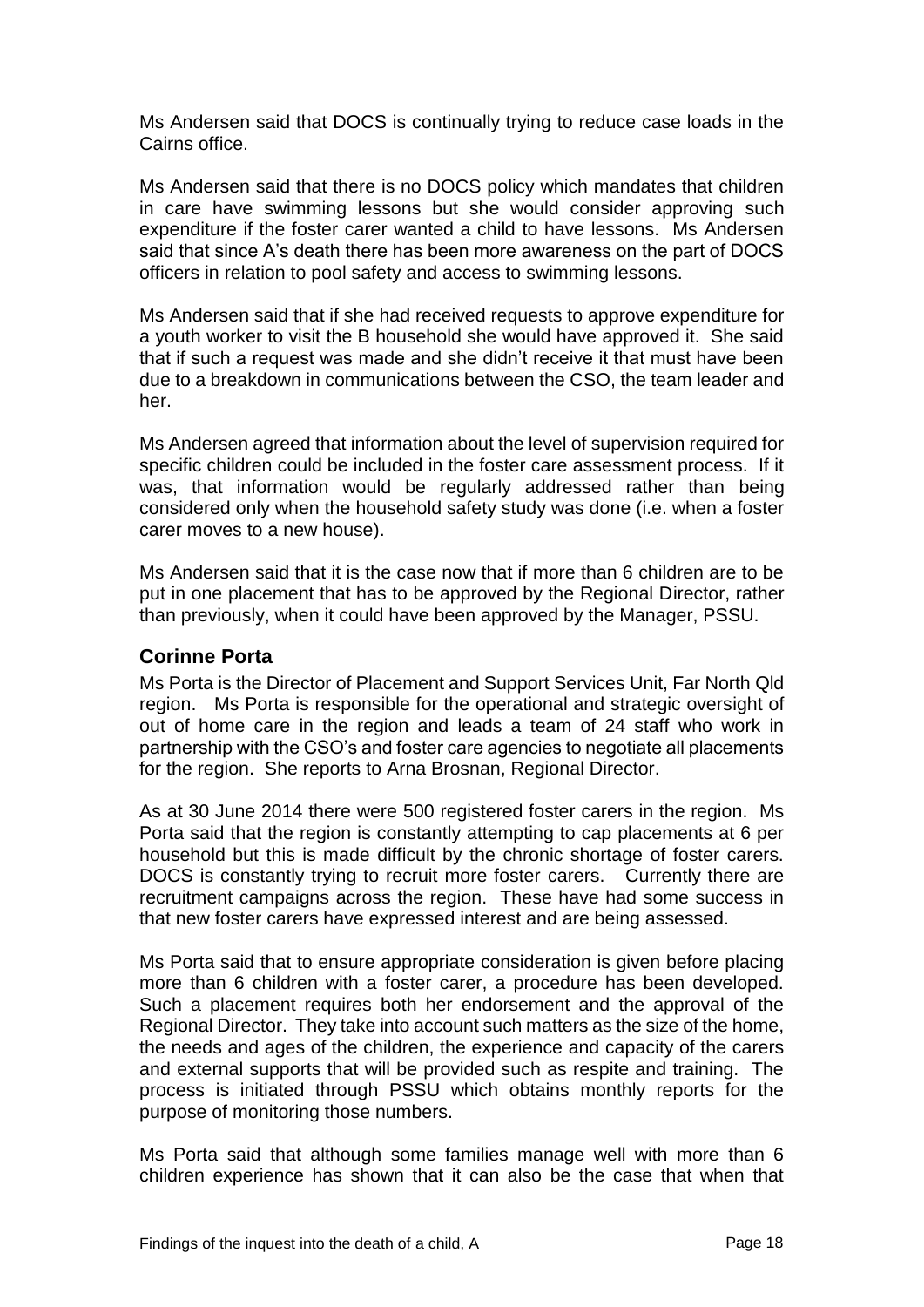number is exceeded many families struggle in many ways, including properly housing that number, having sufficient money to provide for them adequately and dealing with behaviours that the children may display.

Ms Porta said that managing a child's swimming ability is an ever-increasing difficulty for DOCS as funding is always stretched as DOCS attempts to address all of the priorities with respect to the children in its care. Previously all children at primary school attended lessons at school but this is not always the case now. Also, not all foster carers are able to take children to swimming lessons.

Ms Porta has attempted to raise awareness of issues of water safety:

- In December 2014 she requested that a section be included in the monthly regional Foster Care Qld newsletter pertaining to water safety – that was sent to all foster carers in the region;
- In January 2015 she sent an email to all staff to advise them to include information pertaining to a child's swimming ability in the Child Information Form so that this could be discussed with the foster care agency and prospective foster carers at the time that a placement is proposed – she identified three key responsibilities in relation to water safety:
	- $\circ$  Record information in the Child Information Form for each child in relation to their swimming ability;
	- o All children should be encouraged to learn to swim and this should be built into their case plan;
	- o For all placements with a backyard pool (or other body of water) the placement agreement needs to clearly articulate the agreements in regard to how the risk will be managed. Issues such as the child's capacity to swim, supervision, swimming lessons, and any other risk management strategies or expectations of carers should be reflected in the document. Please ensure this component is built into all new placement agreements.
- In January 2015 she spoke at the regional foster care forum about the importance of ensuring water safety awareness and where relevant, swimming lessons for a child, forms part of the Placement Agreement and placement matching process.

Ms Porta said that the inclusion of such information in the documents noted at the second bullet point, above, is not mandated by policy or procedures but she could see no reason why it should not be included in the Child Safety Practice Manual.

Ms Porta said that water safety awareness should be part of the training provided to staff.

Ms Porta said that the Regional Action Plan for short breaks/respite mentions the importance of considering the in-house youth worker model but it has been difficult to utilise due to the high turnover and unavailability of youth workers.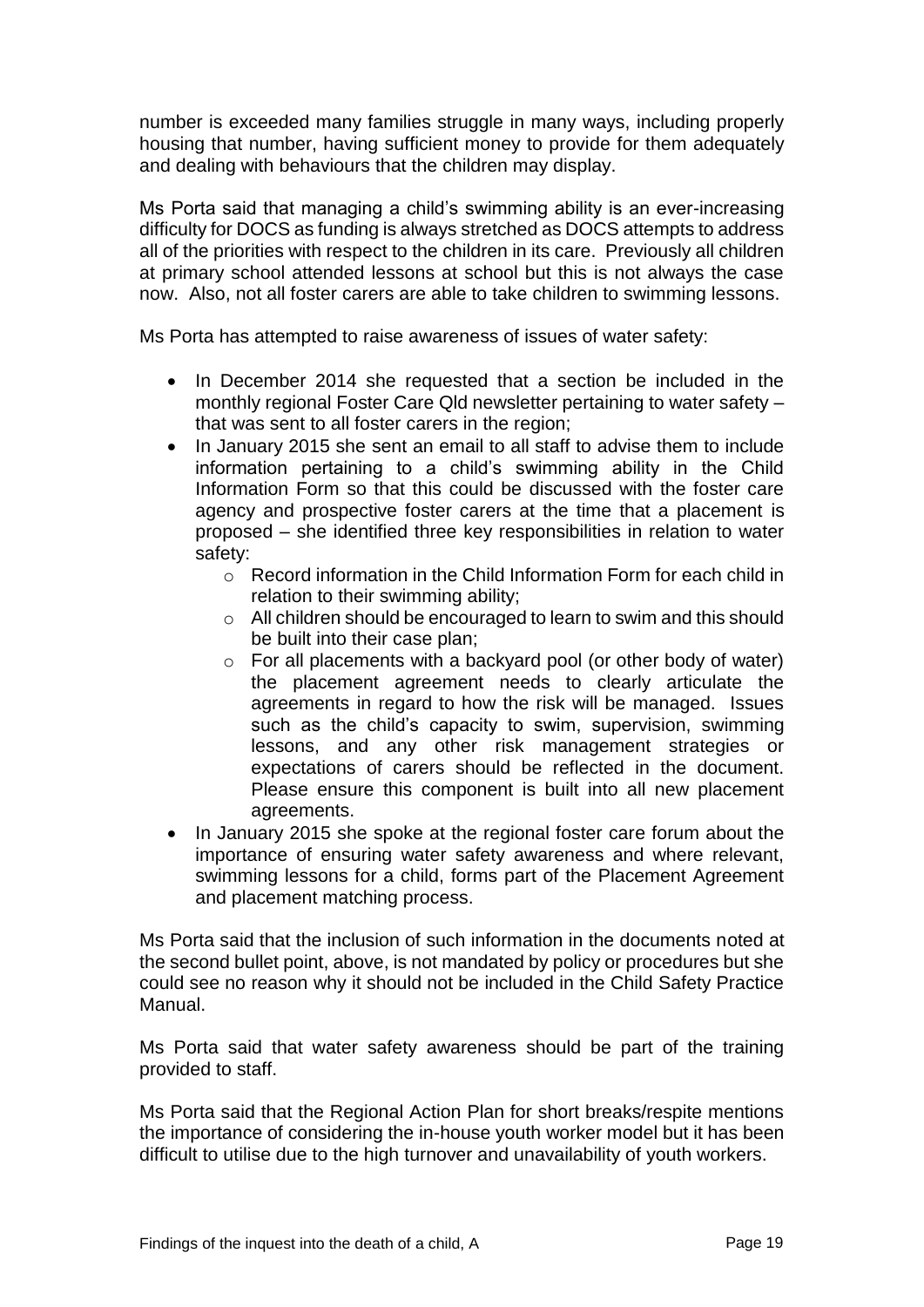# **Arna Brosnan**

Ms Brosnan is the Regional Director, Far North Qld region of DOCS. Ms Brosnan has over twenty-five years' experience in the child protection sector. She is responsible for leading departmental strategic direction in the region and operational oversight of six child safety services centres and three specialist units which include the Regional Intake Service, the Placement and Support Services Unit and the Support and Investigation Unit which are all in Cairns.

As at 30 June 2014 FNQ region had the care of 950 children and there were 459 registered foster carers.

In 2010 Ms Brosnan made the decision to implement a local protocol whereby placements of children be limited to six per carer household. Any placement above that number could only proceed with the approval of the PSSU director or Ms Brosnan. That approval would only be given after a review of the household to ascertain the level of care needs, the needs of the children to be placed, whether any extra supports were needed for the carers and whether the carers had any specialist skills, capacity or demonstrated experience in managing the requirements of all the children involved.

Ms Brosnan said that, to her knowledge, Mr and Ms B were highly regarded carers who are acknowledged for the high level of care and commitment they provide to children in their care. All children placed with Mr and Ms B benefit from the placement and exhibit marked improvement in their behaviour and development.

Ms Brosnan said that although regional processes were not followed with regards to an assessment being completed prior to placement of additional children with Mr and Ms B on a respite basis on the weekend of A's death, it is highly likely that any assessment would have supported the placement.

Ms Brosnan said that Pat Andersen told her that Mr and Ms B were encouraged to take respite which could have been facilitated by DOCS but they did not want to send the children away and would prefer to make their own arrangements with friends and family.

Ms Brosnan said that the most important factor which was identified re A's death was supervision of children in the water. She said her office has pushed swimming lessons and is constantly raising awareness re water safety. The other factor identified was the importance of adequate support for carers.

Ms Brosnan agreed that a child's swimming ability should be included in the Child Information Form and that water safety training could be given to CSO's.

Ms Brosnan said that although the internal Systems and Practice Review conducted following the death of A made no recommendations as to changes, the FNQ region has committed to:

1. Using a more tenacious approach to exploring kinship care options and ensuring cultural connections;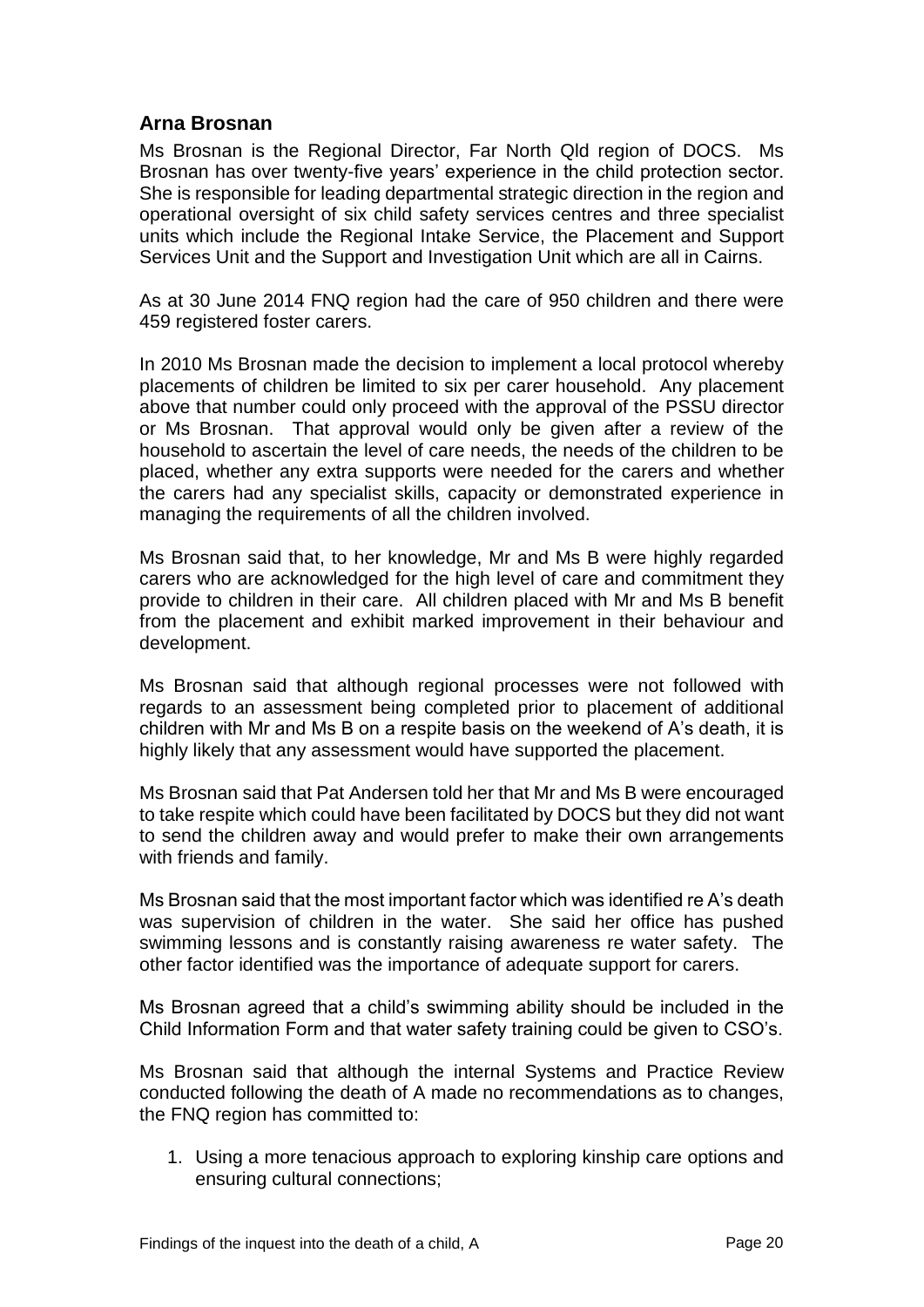- 2. Working towards a better understanding of parallel planning, for example, in the case of A, the CSO was working towards a reunification plan with A's mother but should have been considering other placement options should that plan not progress;
- 3. Improving the approach to respite care with initiatives to source respite from within the child's own support system to reduce the use of "stranger care";
- 4. Improving carer and staff knowledge of children's culture and community or origin;
- 5. Improving time compliance with case planning and reviews and creation of placement agreements.

# **Louise Ryan**

Ms Ryan is the Assistant Executive Director of Child and Family Programs and Investment for DOCS.

Ms Ryan set out the comprehensive procedures, as set out in the Child Safety Practice Manual, for placement of children in foster care:

- 1. CSO's assess the level of support the child needs and takes this into account when deciding the appropriate model of care and the support and services that may be required for the child including the particular skills and abilities that a carer may be required to have.
- 2. The placement matching process is informed by the case plan goal and a thorough assessment of the child's strengths and needs to assess the level of support that a placement will need to be able to provide adequate care for the child. There are four level of support needs:
	- a. Moderate level typical for most children in care as a result of harm and trauma they have experienced;
	- b. High level includes needs that indicate serious emotional, medical or behavioural issues that require additional professional or specialist input;
	- c. Complex level needs that significantly impact on the child's daily functioning usually characterised by health conditions, disabilities or challenging behaviours;
	- d. Extreme level needs that have a pervasive impact on a child's daily functioning, usually characterised by the presence of multiple, potentially life-threatening health or disability conditions, and extreme challenging behaviours that may necessitate a constant level of supervision and care.
- 3. The skills and abilities of a proposed carer to manage a new placement is taken into account before the proposed placement is discussed with the new carer, especially the structure of the household including the time the carers have available to care for the child.
- 4. The decision to place a child is also based on the following information:
	- a. The placement agreement between the carer and DOCS in which the carers specify the number and characteristics of children that can be placed with them;
	- b. The experience of the carers and their particular skills;
	- c. The size of the carer's house;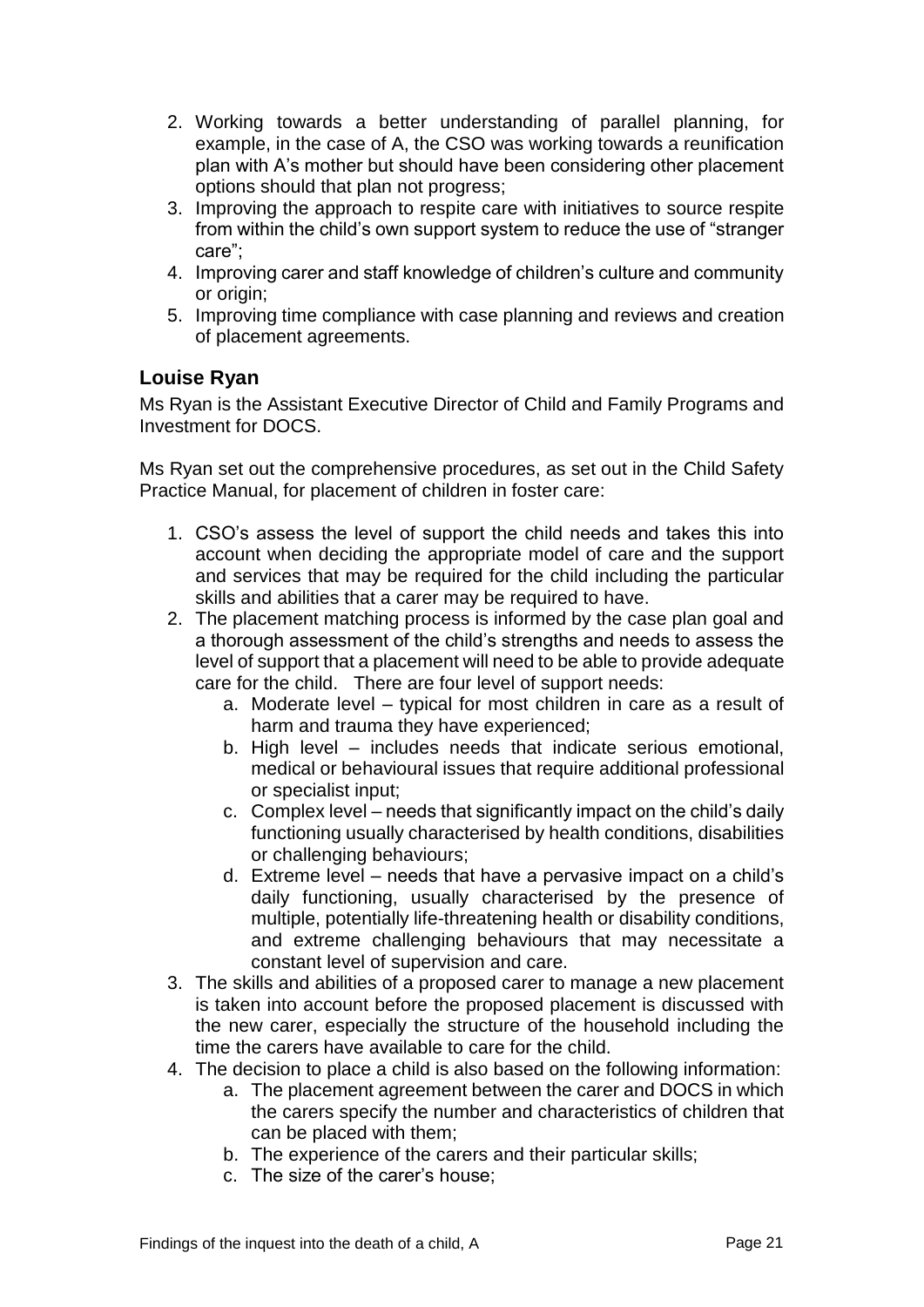- d. An assessment of the carer's ability to meet the child's requirements;
- e. The proximity of the carers to the child's school or other services;
- f. The need to place children in accordance with their case plan and placement matching procedures;
- g. The availability of carer support;
- h. The demand for placements in that place and the capacity of the carer pool;
- i. Kinship carer and cultural considerations;
- i. The desirability of placing siblings together:
- k. Proximity of family members.

The CSO or the foster care agency (in this case, IFYS), where the carer is associated with one, is responsible for developing the Foster Carer Agreement with a foster carer. It is a written agreement negotiated by the parties and setting out the terms, conditions and responsibilities between the foster carer, and the foster care agency. It includes agreements about the maximum number of children and the carer's ongoing development and support needs. The document has to be reviewed at key stages of carer approval and re-approval.

Ms Ryan, when asked about the inclusion in the CSPM of a policy regarding water safety and training, etc stated that there were already too many policies and procedures in the Manual and this was a concern identified by the Qld Child Protection Commission of Inquiry.

# **Submissions**

Counsel Assisting submitted that I would consider making the following recommendations:

- 1. DOCS update the Child Safety Practice Manual to require staff to record the swimming ability of all children, where known, in the Child Information Form;
- 2. DOCS update the CSPM to encourage the provision of swimming lessons to all children residing in a placement where there is a pool or water hazard;
- 3. DOCS consider updating the CSPM to require that the Placement Agreement for all placements where a child is in residence with a pool or water hazard articulates:
	- a. How the risk of drowning will be managed by both foster carers and DOCS, including how the child will be supervised;
	- b. The child's ability to swim;
	- c. Whether swimming lessons are required;
- 4. DOCS require foster care agencies to provide all support workers with training on identifying water hazards, water safety and appropriate levels of supervision of children around water hazards;
- 5. DOCS and foster care agencies provide all foster carers with training on identifying water hazards, water safety and appropriate levels of supervision of children around water hazards;
- 6. DOCS consider amending the Household Safety Study form to include a requirement that water safety and supervision is discussed with foster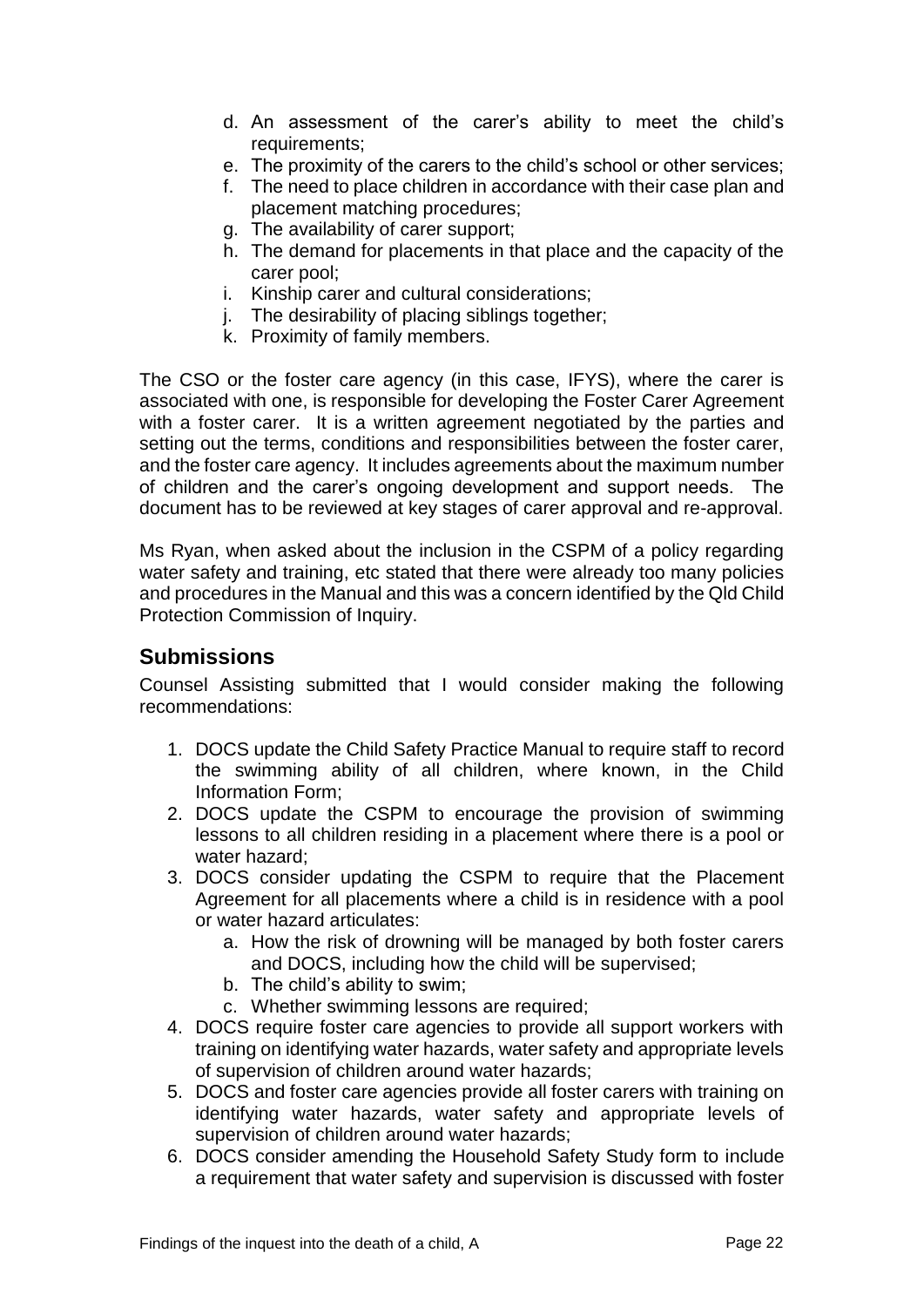carers and a handout on water safety be provided to foster carers at the time of completing the form.

Ms Neil supported all six of the above proposed recommendations. Ms Neil said that A's death was not an unpreventable accident and there were several factors which contributed to it being:

- A lack of appropriate supervision
	- o A couldn't swim, he had been assisted out of his vest previously by the other children and the risk should have been apparent;
	- o Mr or Ms B usually sat inside the pool enclosure but didn't on this occasion because they had a visitor;
	- o Nobody knows how A came to be not wearing his vest as there was nobody watching him;
	- o Ms B failed to supervise A for a significant time period which could have been up to 15 minutes based on the time intervals provided by the various witnesses.
- Neither the staff of DOCS nor of IFYS were trained in appropriate supervision standards in regards to water safety.

Ms Neil submitted that although DOCS has recently taken steps to make staff more aware of water safety issues the department still has no formal policies in that regard and Ms Brosnan and Ms Porta were supportive of such policy change.

Ms Neil submitted that the regional cap of 6 children per placement unless there is specific approval should be included in DOCS policy.

Although DOCS and IFYS officers were aware of the benefits to carers of respite Mr and Ms B were unaware and put the needs of the children ahead of their own when they refused respite. Ms Neil submitted that although the provision of respite to Mr and Ms B may not have averted A's death the lack of it cannot be ignored in the context of the drowning having occurred when Ms B was having a break i.e. a coffee and a chat with her friend.

Ms Neil submitted that I consider the following further proposed recommendations:

- 1. The cap on the number of children in one placement become statewide DOCS policy with a maximum number of children which cannot be exceeded;
- 2. Policies be implemented by DOCS with regard to minimum requirements for respite for carers;
- 3. Foster carers to be trained in relation to the need for respite and the models available to them;
- 4. A policy be implemented requiring active supervision of swimming and including the need for swimming lessons, information to be recorded in the Child Information Form and training for staff in that regard.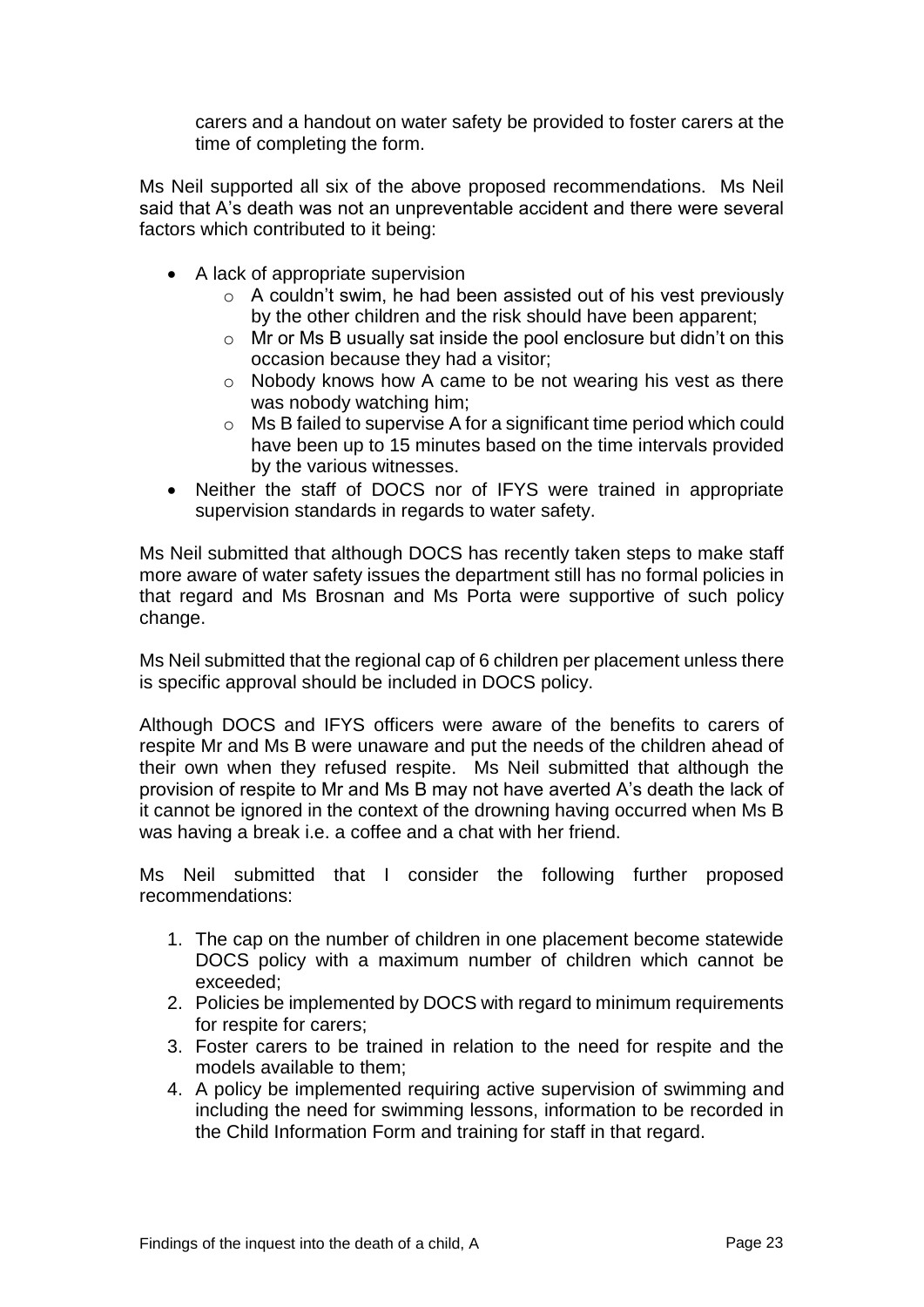Ms Carmody stated that DOCS supported recommendations 5 and 6 proposed by Counsel Assisting. She submitted that there was no link between a lack of respite and A's death. Mr and Ms B were managing the children in their care and they were all well looked after. At the time of A's death the Foster Care Agreement set out that they were approved to care for 9 permanent placements and 3 respite placements.

Mr Collins submitted that there were no systemic failures on the part of IFYS which contributed to A's death.

# **Comments, recommendations and findings**

#### *The scope of the Coroner's inquiry and findings*

An inquest is not a trial between opposing parties but an inquiry into a death. The scope of an inquest goes beyond merely establishing the medical cause of death.

The focus is on discovering what happened; not on ascribing guilt, attributing blame or apportioning liability. The purpose is to inform the family and the public of how the death occurred and, in appropriate cases, with a view to reducing the likelihood of similar deaths.

As a result, a coroner can make preventive recommendations concerning public health or safety, the administration of justice or ways to prevent deaths from happening in similar circumstances in future.

A coroner must not include in the findings or any comments or recommendations, statements that a person is or may be guilty of an offence or is or may be civilly liable.

Proceedings in a coroner's court are not bound by the rules of evidence. That does not mean that any and every piece of information however unreliable will be admitted into evidence and acted upon. However, it does give a coroner greater scope to receive information that may not be admissible in other proceedings and to have regard to its origin or source when determining what weight should be given to the information.

A coroner should apply the civil standard of proof, namely the balance of probabilities. However the more significant the issue to be determined, the more serious an allegation or the more inherently unlikely an occurrence, then the clearer and more persuasive the evidence needs to be for a coroner to be sufficiently satisfied it has been proven.

If, from information obtained at an inquest or during the investigation, a coroner reasonably suspects a person has committed an offence, the coroner must give the information to the Director of Public Prosecutions in the case of an indictable offence and, in the case of any other offence, the relevant department. A coroner may also refer a matter to the Criminal Misconduct Commission or a relevant disciplinary body.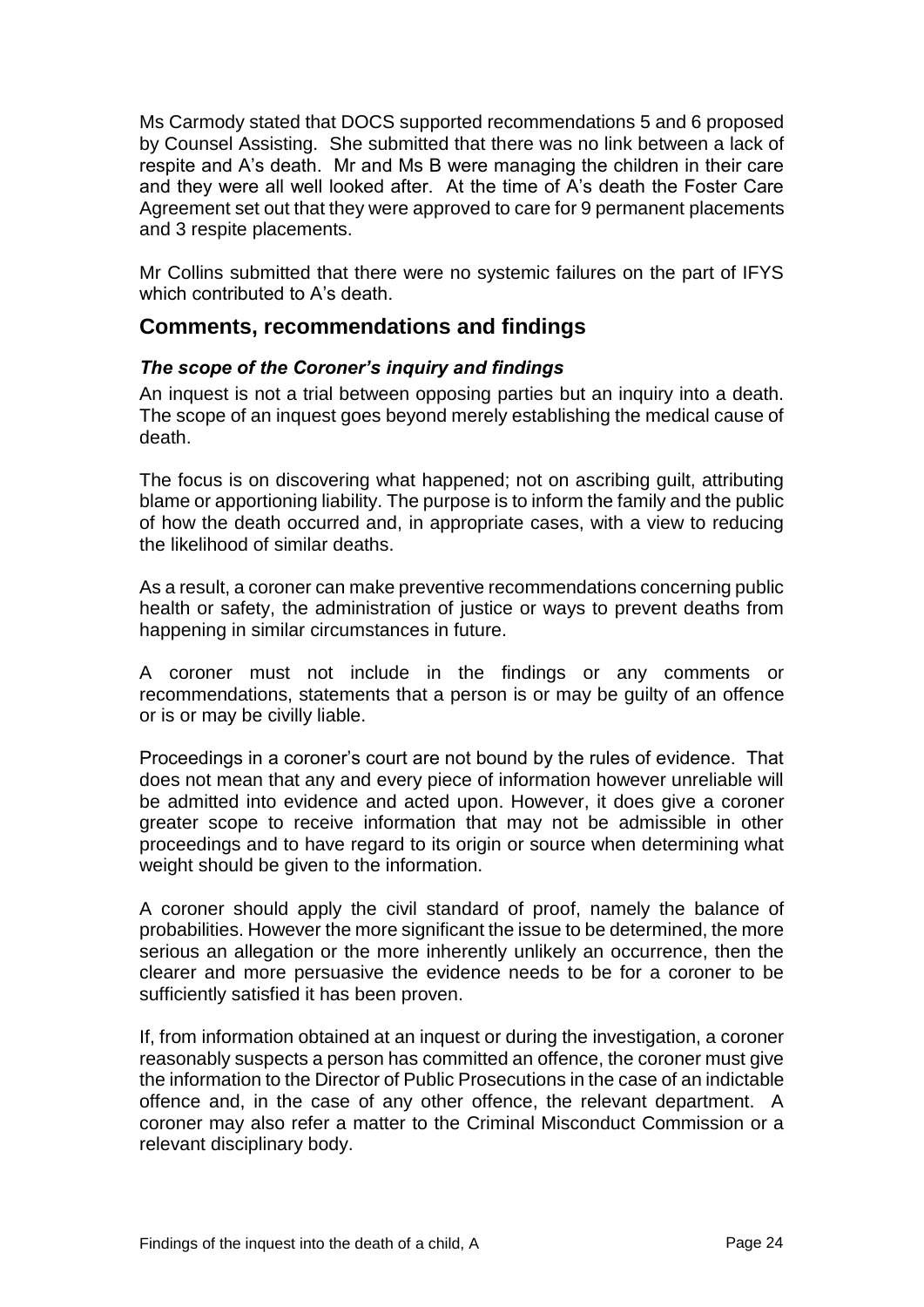# **Comments**

It is clear that Mr and Ms B were excellent foster carers. They devoted their lives to caring for children in need. They took in as many children as they felt they could care for and their goal was always to keep those children in their care for as long as possible in order to provide them with a stable and loving home. They were aware, as is everyone involved in foster care, that there was (and still is) a chronic shortage of carers in this region and were reluctant, therefore, to refuse any child a place in their home. They knew and had been told on occasion by DOCS that there were no other placements available.

In 2012 Mr and Ms B were approved by DOCS and had agreed, to have up to 9 children permanently in their care and to have up to 3 more children for short term respite. Some of the children in their care during that year were children who had been classified as having high needs.

Mr and Ms B were supported in their role as foster carers by IFYS and more specifically, by Ms Beckman.

IFYS is to be commended for the support it provided to Mr and Ms B. The agency fulfilled its role in the provision of such support and advocated to DOCS on behalf of Mr and Ms B in regard to their support needs.

Ms Beckman was an impressive witness who gave her evidence in a forthright and professional manner. She was very concerned about the welfare of her carers and did her best to support them with the resources she had available to her.

Although Ms Beckman was concerned in June 2012 that the placements with Mr and Ms B would break down and raised with DOCS that they required more support in the form of visits from a youth worker, nobody from DOCS progressed this request. Ms Andersen said that she would have approved such expenditure but she was not asked to do so and that must have been a breakdown in communications. Such a breakdown may have been attributable to large workloads in the office at that time but it is unfortunate that the request made on behalf of Mr and Ms B, who were taking on a large number of high needs children as well as other tasks, such as supervising parental contact, was given such low priority by DOCS staff.

Ms Andersen was unaware that Mr and Ms B had up to 15 children in their care for periods in 2012. She was unaware of the approval given for respite care on 21 September 2012 which resulted in the placement of 9 children with Mr and Ms B from that date. It seems that Ms Wills, the team leader who approved the respite care, was unaware of the protocol in relation to placing more than six children in a placement or the need for any consideration to be given as to the appropriateness of placements by her and remained so as at April 2015 when she provided her statement to this inquest.

It is to the credit of the staff of DOCS and IFYS that following the death of A, they reviewed their procedures and implemented changes that they considered might help to avert the death of another child in care.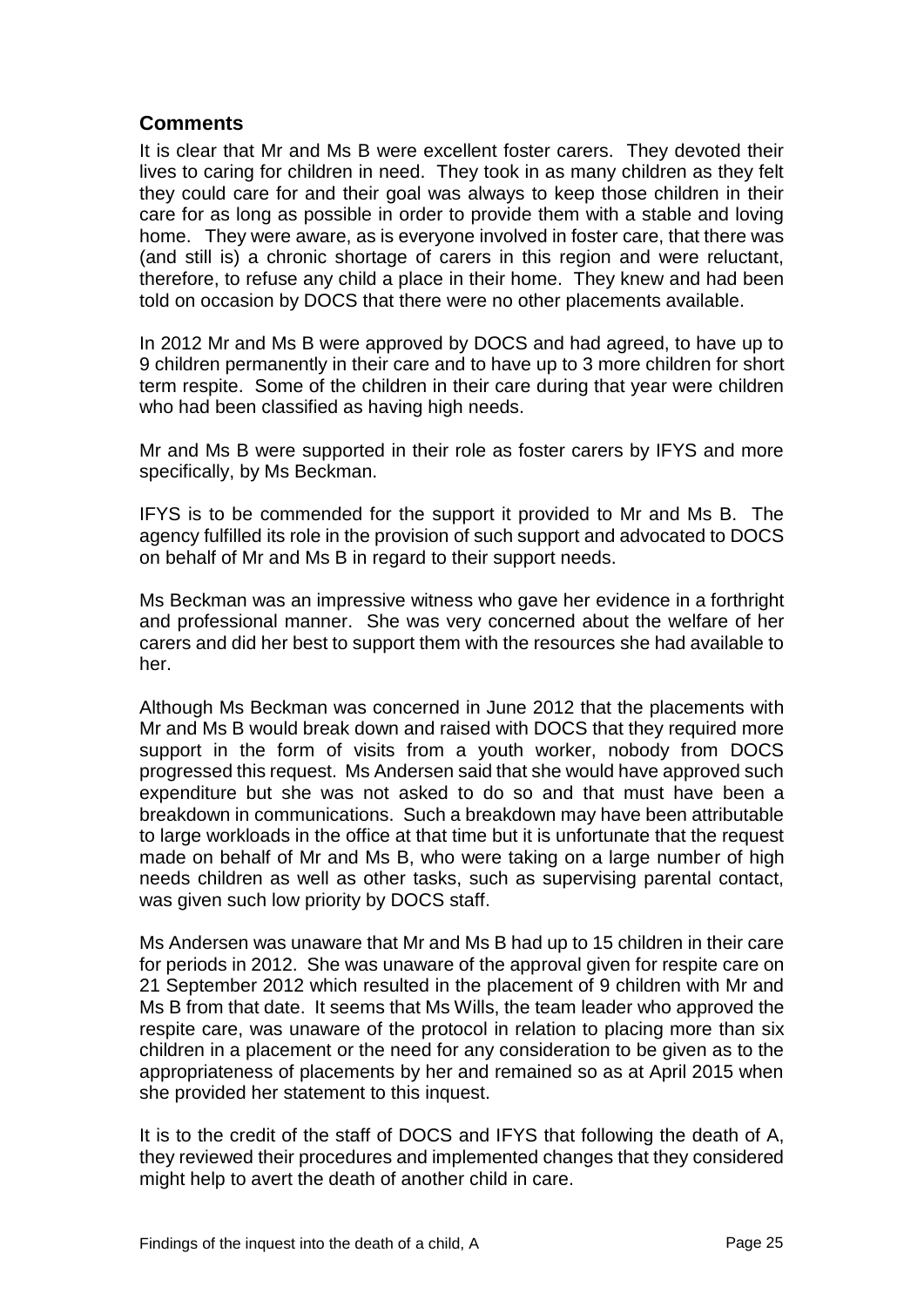Ms Williams changed the procedures of IFYS in relation to placing children in houses with pools. The CSO's and support workers became more aware of water safety, included more information in the Child Information Forms and other documentation about a child's swimming ability and discussed water safety and swimming lessons with carers where appropriate.

Ms Porta implemented a number of measures designed to promote awareness of water safety.

However, those changes were made only in this region and only in relation to IFYS and not the other foster care agencies associated with foster carers and DOCS. There is the danger that the lessons learned have not been recognised in all parts of the State and across all foster care agencies. Amendments to the CSPM would ensure that all persons involved in foster care have a heightened awareness of the need for water safety and appropriate supervision of children in the water.

It is clear that the other children in the pool enclosure and swimming pool with A at the time he drowned, including his brother C, are in no way responsible for the death of A. C was only 8 years old at the time. A's death is in no way attributable to C or the other child who both acted responsibly and maturely for their years, when they identified that he was in need of assistance and immediately took him to the side of the pool and called for Ms B. They did all they could to help A.

Ms B failed to supervise A when he was in the pool and her inattention was more than momentary – she was not watching him for at least 1 to 2 minutes. There is no doubt that she was somewhat comforted by fact that A was wearing his flotation device and she believed that he couldn't remove it. Further, Ms Beckman and Ms Anderson had visited the house and observed A swimming from the veranda where Ms B sat on the day of his death. Nobody had raised any concerns that such supervision was insufficient.

Ms B wished only the best for A and did her best to care for him. What happened to A in her care could have occurred in any household.

It cannot be concluded that the death of A can be directly attributed to number of children in the household or the lack of respite, however, when a tragedy such as this occurs, it is an opportunity to examine procedures and policies with a view to any amendments which may go towards averting a similar tragedy.

It is possible that, had Mr and Ms B been spoken to about pool supervision in greater detail and given more advice about the necessity of strict and constant supervision, they may have decided that it was appropriate to sit inside the pool enclosure at all times. It is possible that, had Ms B been in the enclosure she would have been more likely to notice that A's vest had been removed before he went back into the water.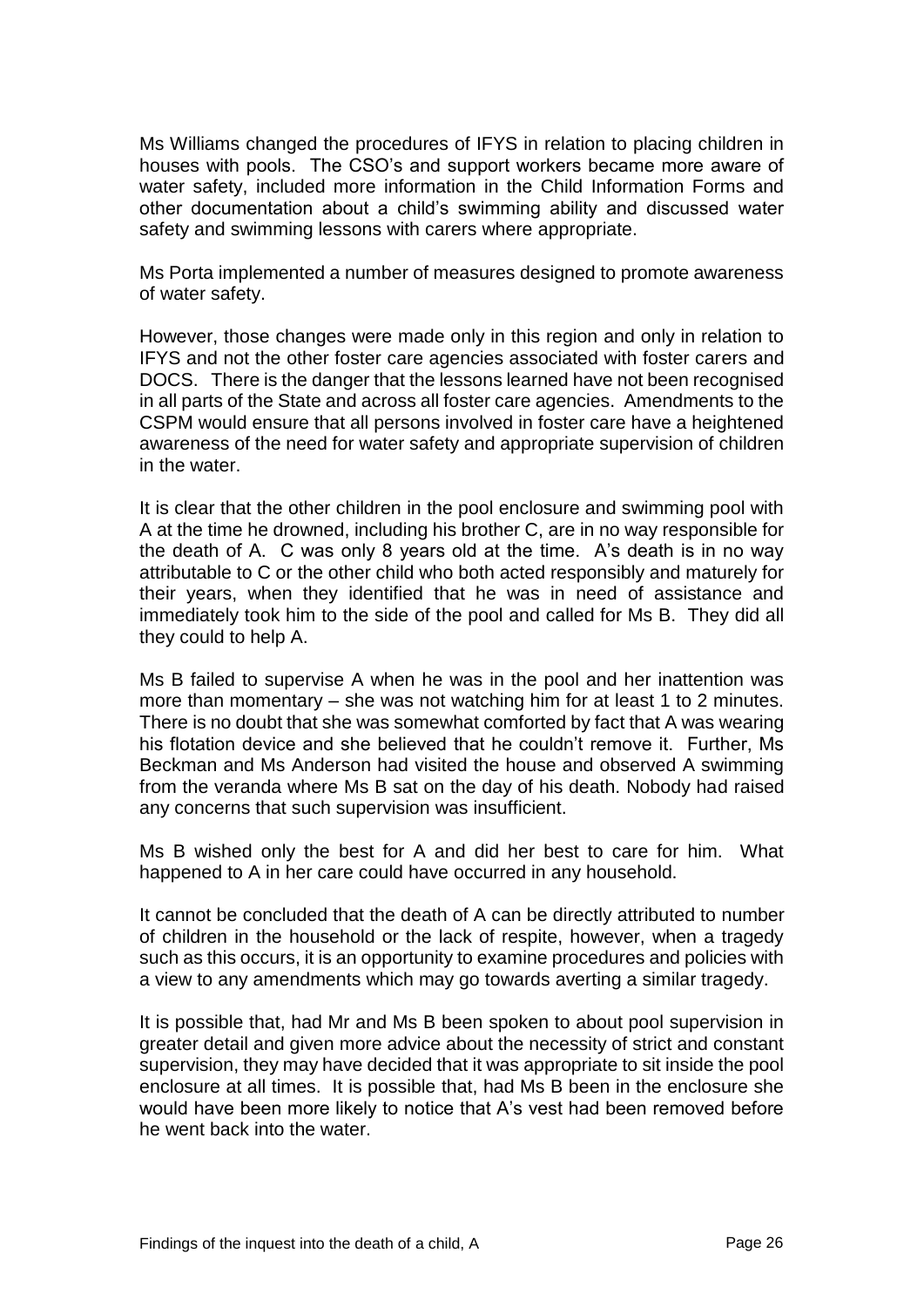As stated above, Ms Carmody advised that DOCS approved of the recommendations 5 and 6 proposed by Counsel Assisting. I propose to make those recommendations, however, the making of those recommendations, in my view, necessitates the making of recommendations that support workers and CSO's be trained in water safety. Without such training they could not be expected to discuss appropriate water safety measures and supervision with foster carers.

All of the witnesses involved in the placement procedure, including Ms Brosnan and Ms Andersen, agreed that information about a child's swimming ability should be included in the Child Information Form, as set out in Counsel Assisting's proposed recommendation 1.

I do not make any further recommendations as to the mandating of supervision methods or the documentation of same taking into account the difficulty of identifying appropriate procedures for every child in every placement. Training of CSO's, support workers and foster carers will, hopefully, have the effect of a raised awareness of issues of water safety and the need for appropriate supervision of children in the water.

# **Recommendations**

I recommend that DOCS consider:

- 1. Updating the Child Safety Practice Manual to require CSO's to record information pertaining to a child's swimming ability in the Child Information Form;
- 2. Providing training to all CSO's in relation to the identification of water hazards, water safety and appropriate levels of supervision of children around water hazards;
- 3. Requiring all foster care agencies to provide support workers and foster carers with training on the identification of water hazards, water safety and appropriate levels of supervision of children around water hazards;
- 4. Amending the Household Safety Study form to include a requirement that water safety and supervision is discussed with foster carers and an appropriate publication (such as "The ABC of Pool Safety" published by the Department of Housing and Public Works) is provided to them at the time of completing the Study.

# *Findings required by s. 45*

| Identity of the deceased $-$ | a child, A                                               |
|------------------------------|----------------------------------------------------------|
| How he died $-$              | Hypoxic ischaemic encephalopathy due to<br>drowning.     |
| Place of death $-$           | The Townsville Hospital TOWNSVILLE QLD<br>4810 AUSTRALIA |
| Date of death-               | 27 September 2012                                        |